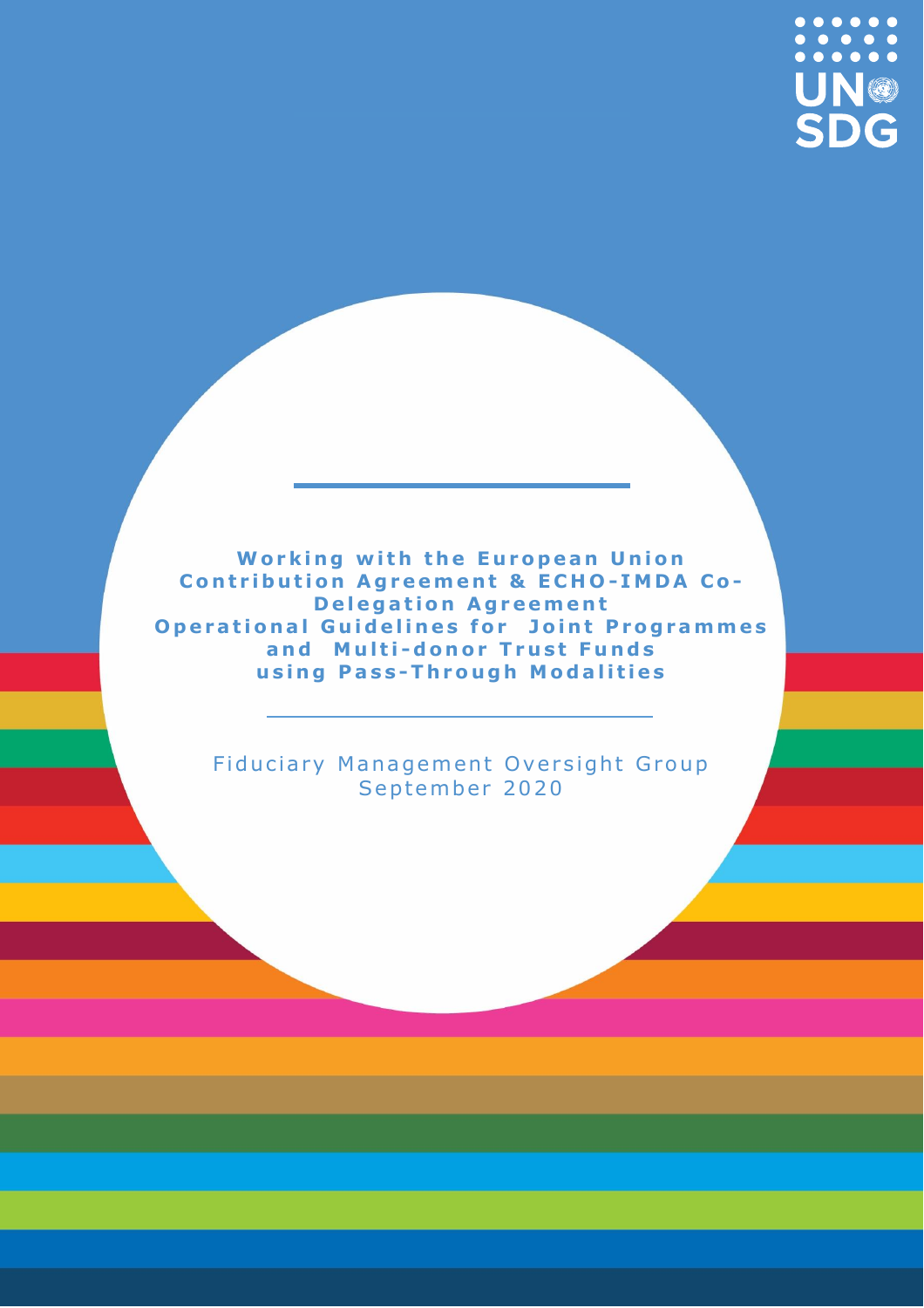# **Contents**

|       | WHAT YOU SHOULD KNOW WHEN PREPARING A PROPOSAL USING THE PASS-THROUGH |
|-------|-----------------------------------------------------------------------|
| 1.1   |                                                                       |
| 1.1.1 | SUMMARY OF THE UNITED NATIONS PROGRAMMING PROCESS FOR                 |
| 1.2   |                                                                       |
| 1.3   | DESIGNING THE "DESCRIPTION OF THE ACTION", "BUDGET FOR THE ACTION",   |
| 1.3.1 |                                                                       |
| 1.3.2 |                                                                       |
| 1.3.3 |                                                                       |
|       |                                                                       |
| 1.4   |                                                                       |
| 1.5   |                                                                       |
| 1.6   | SUBMITTING THE PROJECT PROPOSAL TO THE EU FOR FUNDING11               |
| 1.6.1 |                                                                       |
| 1.6.2 |                                                                       |
| 1.6.3 | SIGNING THE UNSDG MEMORANDUM OF UNDERSTANDING AND ITS                 |
| 1.7   |                                                                       |
| 1.7.1 |                                                                       |
| 1.7.2 |                                                                       |
| 1.7.3 | REVISION OF THE ACTION: COMMUNICATION AND VISIBILITY PLAN 14          |
| 1.8   |                                                                       |
| 1.8.1 |                                                                       |
| 1.8.2 |                                                                       |
| 1.9   |                                                                       |
| 1.9.1 |                                                                       |
| 1.9.2 |                                                                       |
| 1.9.3 |                                                                       |
| 1.9.4 |                                                                       |
| 1.10  |                                                                       |
|       |                                                                       |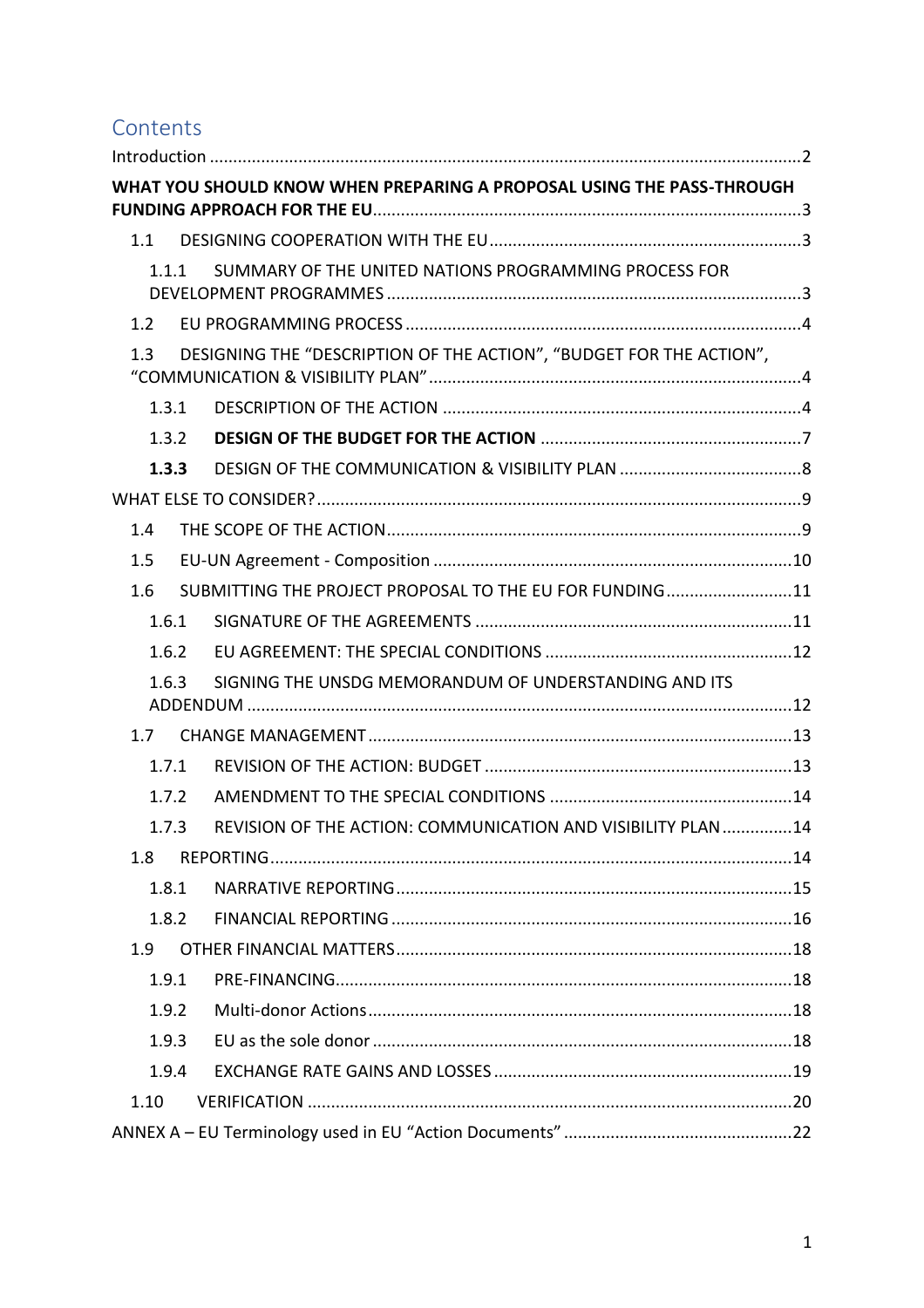| Annex B - MOU Addendum for European Union Contributions to MDTFs and Joint |  |
|----------------------------------------------------------------------------|--|
|                                                                            |  |

#### <span id="page-2-0"></span>Introduction

*This Guidance Note on working with the European Union (EU) provides direction on using the (Multipartner) EU Contribution Agreement template and the DG ECHO-IMDA template which are the 2 main legal instruments used when EU finance is entrusted to United Nations organizations for implementation.*

The <u>[Financial and Administrative Framework Agreement](https://unitednations.sharepoint.com/sites/DCOPolicyandProgrammeRCs)</u><sup>1</sup> (FAFA) between the United Nations and the European Commission (EC) is the overarching agreement laying down the rules governing EU-UN cooperation, including on funding relating to pass-through arrangements discussed within these guidelines. EU contracts bring a series of specific requirements in relation to the management of United Nations Joint Programmes (JP) and Multi-Partner Trust Funds (MPTFs), and related passthrough modalities. These contractual obligations differ from standard practices among other donors and hence need to be taken into consideration by United Nations organizations participating in the pass-through modality, henceforth referred to as PUNOs.

The following guidelines should not be read in isolation; users should also familiarize themselves with the FAFA and the United Nations Sustainable Development Group (UNSDG) pass-through arrangements by consulting the reference documents listed in Annex B. These guidelines identify issues that require specific attention. They are presented in the order they may arise during a project/programme life cycle, and clarify how these issues should be handled by all UNSDG organizations involved in the JP or MPTF. When consulting them for the first time, it is recommended to read the guidelines in their entirety in order to have a good understanding of – and be able to anticipate – all issues related to pass-through arrangements (co-)funded by the EU.

Ensuring consistency in the UNSDG approach to pass-through arrangements with the EU's contractual requirements is an essential part of continuous efforts to harmonize working methods and strengthen coherence across the United Nations system. As such, all UNSDG organizations are required to follow these guidelines, which have been developed through an inclusive consultative process and approved by the UNSDG.

Given the EU's strong emphasis on results, results-based management should be applied throughout the Action. Additionally, the EU has specific requirements for reporting. Frequent communication and updates by the JP convener/MPTF secretariat are highly encouraged to ensure that all partners are informed of progress, as well as any adjustments during implementation.

The ways EU pass-through contributions are handled will differ significantly depending on whether resources are pooled with those from other donors. Whenever applicable, the guidance distinguishes how pooling or non-pooling of resources affects the management of such contributions for both the Administrative Agent (AA) and PUNOs.

Given the added complexity of establishing, implementing and closing EU-funded pass-through JPs/MPTFs, compared to standard UNSDG procedures, the UNSDG approved thresholds (calculated on the basis of applying standard UNSDG procedures) do not sufficiently address the risks. **When the** 

<sup>&</sup>lt;sup>1</sup> [Link to UNSDG SharePoint Portal.](https://unitednations.sharepoint.com/sites/DCOPolicyandProgrammeRCs)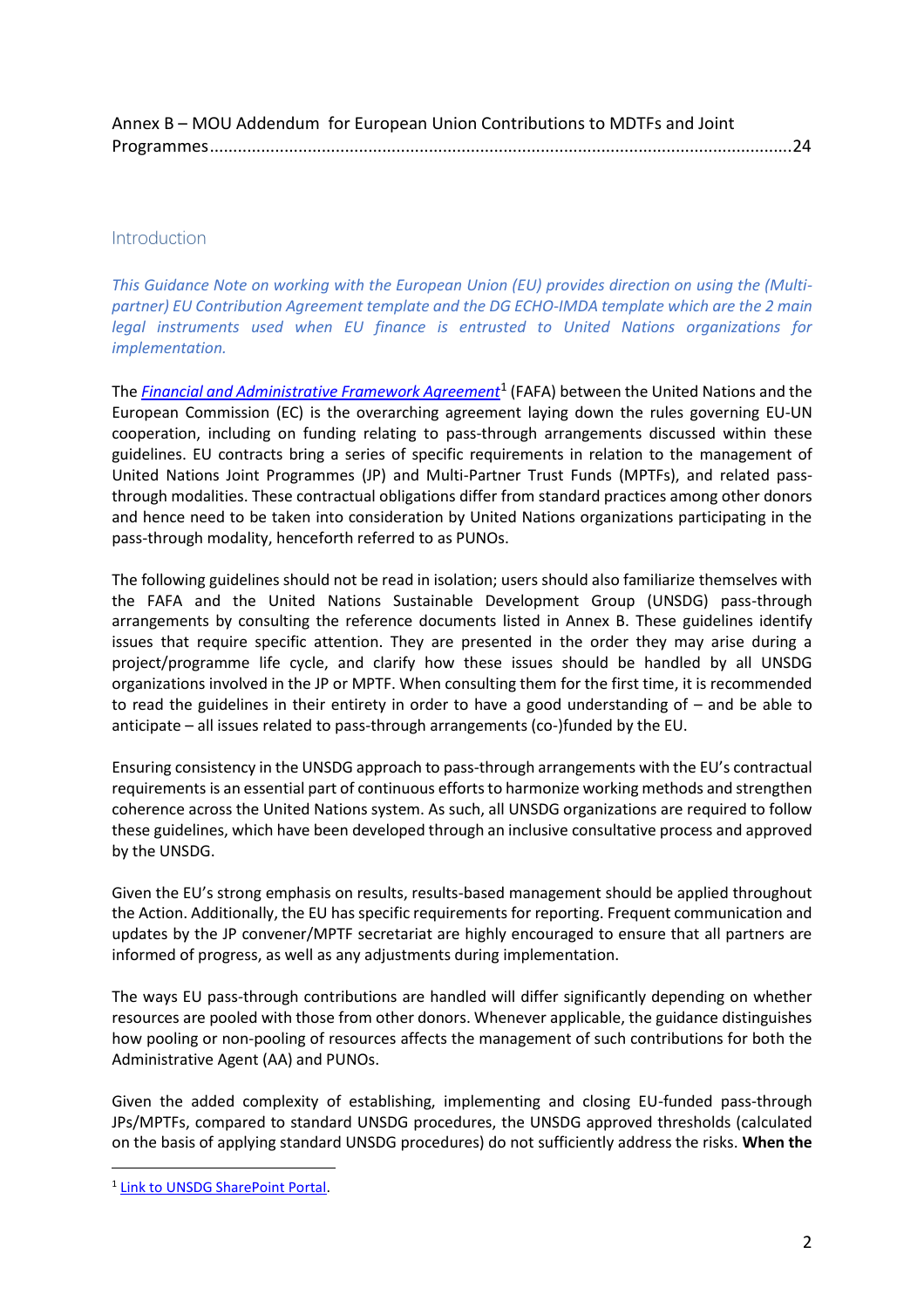**EU is the sole donor to a pass-through arrangement, considering the additional effort required in administering an EU contribution it is recommended that the minimum thresholds 2 for accepting EU contributions be US\$2 million per PUNO per JP, and US\$10 million per year for MPTFs.**

# <span id="page-3-0"></span>WHAT YOU SHOULD KNOW WHEN PREPARING A PROPOSAL USING THE PASS-THROUGH FUNDING APPROACH FOR THE EU

This section explains how EU and UN programming processes interfere and complement one another. It aims to inform PUNOs so that they can meaningfully engage with EU colleagues and ensure that the EU internal programmatic documents are adequate for the pass-through arrangements<sup>3</sup>.

#### What is a pass-through arrangement?

A pass-through arrangement is when donor resources are co-mingled and held in trust by an appointed Administrative Agent (AA) to fund projects/programmatic allocations implemented primarily by PUNOs **who take full accountability for the funds received and use their own operating policies and procedures for implementation**. There are different types of pass-through arrangements and it is important to understand them, hence further guidance is provided below (section 1.3.1.3), right after the section clarifying the "design" of JP/MPTFs which is common for all scenarios.

# <span id="page-3-1"></span>1.1 DESIGNING COOPERATION WITH THE EU

For the EU to financially support a JP/MPTF, a quite complex internal programming process must take place. Ideally, this should be done in cooperation with the UN team on the ground so that alignment between EU and UN programmatic frameworks is present.

The following sections summarize these processes and draw attention to the key aspects:

## <span id="page-3-2"></span>1.1.1 SUMMARY OF THE UNITED NATIONS PROGRAMMING PROCESS<sup>4</sup> FOR DEVELOPMENT PROGRAMMES<sup>5</sup>

The development of an EU-funded programme must be in the context of the United Nations' established development programming procedures. A JP/MPTF can be established at the regional or global level, grounded by existing regional and global frameworks. The following paragraphs draw from UNSDG programming policy and guidance.

At the country level, the Common Country Analysis (CCA) and the UN Sustainable Development Cooperation Framework (short 'Cooperation Framework'), or other strategic planning/programmatic instruments/frameworks, form the basis from which JPs/MPTFs should be derived. These must articulate, through a single programmatic framework, the theory of change, clear expected results and the United Nations value proposition and collective approach to achieving those results. They also include the funding framework and a joint resource mobilization strategy.

 $2$  It is highly recommended that these thresholds be observed so that the costs of administering EU funded JP/MPTFs do not exceed the direct costs charged, but the AA can be flexible in applying these thresholds. 3 See also Annex A.

<sup>4</sup> Cooperation with the EU also takes place at regional and global levels, and existing UN frameworks, if any, would apply.

<sup>5</sup> Humanitarian activities would follow the relevant programmatic framework as applicable for humanitarian activities.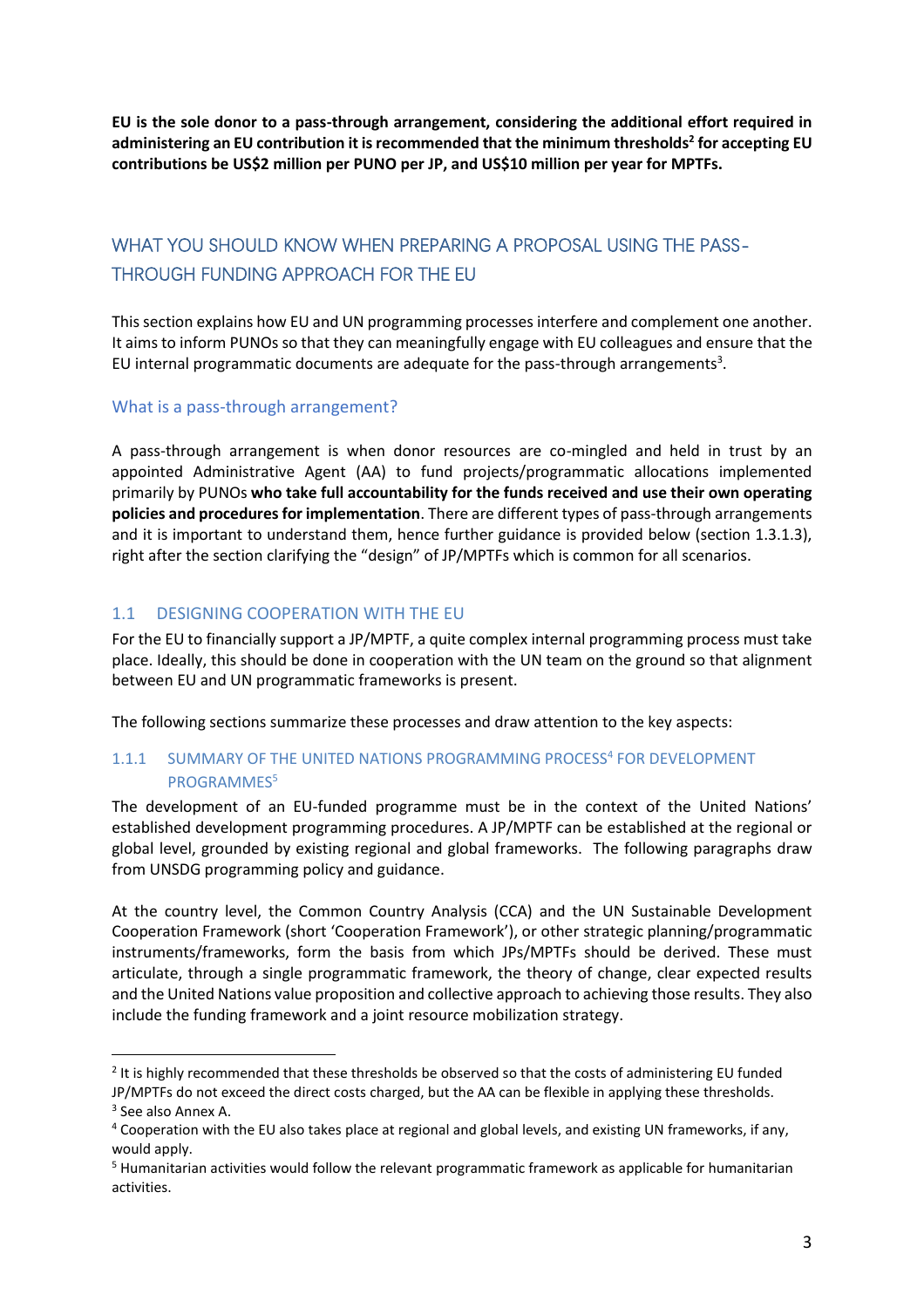In this context, development and implementation of JPs/MPTF, refer to the **UNSDG Guidance Note** [on Joint Programme](https://unsdg.un.org/resources/undg-guidance-note-joint-programmes) which outlines the processes that should be followed at the country level.

## <span id="page-4-0"></span>1.2 EU PROGRAMMING PROCESS

The EU develops its programmatic (sometimes internal) documents<sup>6</sup> often in parallel to the programmatic discussion with the UN team. These documents will draw from the "concept notes" and other documents PUNOs share with the EU and they need commensurate with what is commonly referred to as "EU country strategy papers" (country-specific or regional/global policy documents and information available on EU Delegations' websites). PUNOs are encouraged to familiarize with these and to frequently exchange information with EU counterparts. Please note that on the EU side consultations might be held also with decision-takers in EU headquarters in Brussels.

Once the EU programmatic document is approved, it is legally binding to the EU and it will determine a number of elements important for the set-up of the JP/MPTF, such as the name(s) of entities entrusted with the implementation of EU funds, validity period for the funding, the managerial and other arrangements e.g. whether a pass-through arrangement is possible (Annex A provides some examples of language that should be in an EU "Action Document").

# <span id="page-4-1"></span>1.3 DESIGNING THE "DESCRIPTION OF THE ACTION", "BUDGET FOR THE ACTION", "COMMUNICATION & VISIBILITY PLAN"

Often happening in parallel with the EU internal programming process, the PUNOs are requested to start drafting documents which will become part of the legally binding EU-UN Agreement. These documents include: the "Description of the Action", the "Budget for the Action" and the "Communication & Visibility Plan" with each being specific to the JP/MPTF that the EU will support. Before embarking on these, take a look at the EU's General Conditions<sup>7</sup>, the future Annex II to the EU-UN Agreement. The General Conditions set the standard requirements and obligations all EU-funded Actions must respect, thus they demonstrate what all ensuing monitoring, reporting and implementation arrangements should be informed of.

#### <span id="page-4-2"></span>1.3.1 DESCRIPTION OF THE ACTION

The "Description of the Action" (DoA) is the document which will be the Annex I<sup>8</sup> in the EU-UN agreement (see section 1.5 on the composition of the EU-UN Agreement). There is no specific template for the DoA. It defines, in narrative terms, what the PUNOs undertake to deliver and what the EU commits to support financially. It's legally binding.

It should represent a joint vision for the United Nations' delivery offer that is fully aligned with national objectives and EU programmatic frameworks (existing or being developed in parallel when negotiating the EU-UN Action). The structure and level of details of the DoA will need to be followed for all future narrative (progress and final) reports to be submitted to the EU.

<sup>6</sup> Referred to as "Action Documents", "Financing Decisions", or "Annual Action Plans" depending on their internal procedures.

 $7$  Each UN Organisation has dedicated "EU focal points" who will provide the latest applicable document.

<sup>8</sup> The ECHO-IMDA, the "e-Single Form", which is a standard form generated through the ECHO's online platform APPEL, contains the description of the "Action".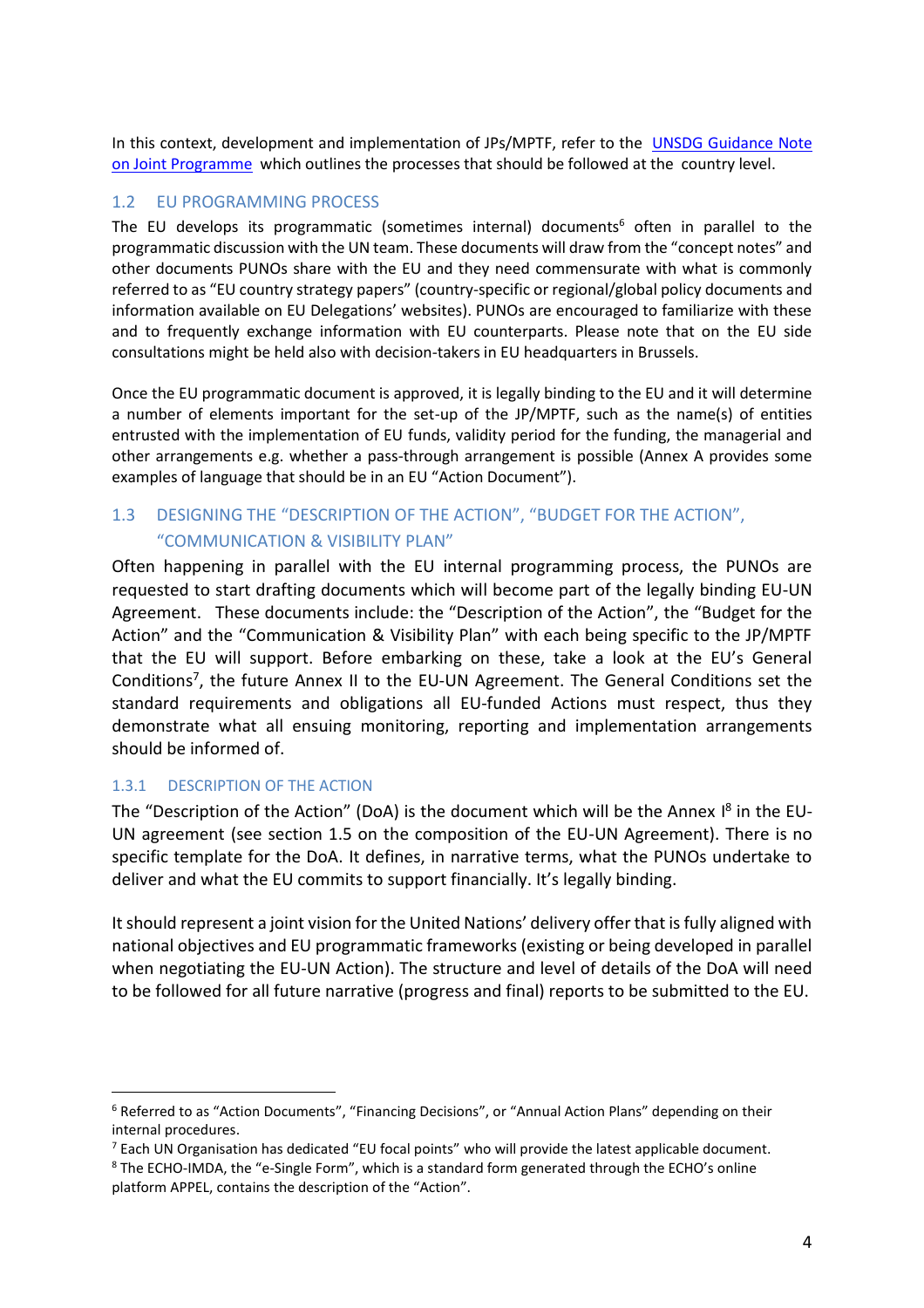In light of the above, the DoA should derive from the standard UNSDG documents (Joint Programme Document template and/or standard MPTF Terms of Reference)<sup>9</sup> and include, among others, the following elements: (i) a description of the current context and rationale for the JP<sup>10</sup>/MPTF, (ii) the relevance of the JP/MPTF in response to the CCA and other analytical products, (iii) the situation of the JP within the Cooperation Framework - and its theory of change - as the primary planning and implementation instrument for UN activities at the country level, (iv) the incorporation of the Programme Principles of the Cooperation [Framework](https://unitednations.sharepoint.com/:b:/r/sites/DCO-WG-UNSDG_CF/Shared%20Documents/General/Draft%20companion%20package/05_Companion%20Piece%20Guiding%20Principles%20-Final.pdf?csf=1&web=1&e=6hdIeI)<sup>11</sup> (namely human rights, 'leaving no one behind', gender equality and women's empowerment, sustainability, resilience and accountability); (v) the scope/theory of change underlying assumptions; (vi) the strategy employed for achieving the identified objectives, including pro-active risk analysis; viii) management arrangements (including "project office" costs – see requirements set out in Article 18.2 of the General Conditions for the Contribution Agreements), and information about monitoring, evaluation, communication/visibility and reporting arrangements<sup>12</sup>.

The EU will require a workplan, e.g., a Gantt chart, or a table/list presenting deliverables/milestones versus a timeline, covering at least the first 12 months of the implementation period.

## **1.3.1.1** MONITORING OF THE ACTION

The standard UNSDG document (JP Document template and/or standard MPTF Terms of Reference) requires that a monitoring, evaluation and learning plan guided by the JD/MPTF results matrix is developed. The EU agreements<sup>13</sup> also specify that funding proposals submitted to the EU outline the proposed monitoring and evaluation plan for the Action using either a logical framework or other results/resources monitoring frameworks the PUNO would standardly apply. Understandably, these EU and UN monitoring schemes should commensurate.

The results/performance monitoring plan should be **specific, measurable, attainable, realistic and time-bound.** It should build on the approaches and strategies that will be undertaken through the implementation period of the EU-UN Agreement and other stakeholders, as relevant. It needs to show how progress and results will be tracked and measured, the timing of activation, how risks will be monitored and managed, and challenges that may impact the Action be addressed. To reduce transaction costs, the monitoring and evaluation activities under the JP/MPTF should follow the monitoring, evaluation and learning plan procedures described in the Cooperation Framework or equivalent programme instruments. The EU may request their indicators be used. It is important to align the Action's monitoring scheme with those which may have previously been agreed in the JP/MPTF. These

<sup>9</sup> http://mptf.undp.org/document/templates.

<sup>&</sup>lt;sup>10</sup> In the case of JPs, the planned activities that are foreseen to be implemented with a clear responsibility of implementation per PUNO should be mentioned as much as possible

[Refer to the Companion Package Companion Piece on Guiding Principles.](https://unitednations.sharepoint.com/:b:/r/sites/DCO-WG-UNSDG_CF/Shared%20Documents/General/Draft%20companion%20package/05_Companion%20Piece%20Guiding%20Principles%20-Final.pdf?csf=1&web=1&e=HD2F9c)

 $12$  The EU reporting requirements are also set out in the General Conditions (Art. 3) and complemented – for the alignment with UN pass-through practices/timelines by the special conditions SC, Art. 7.1.x . It is important that the programmatic document aligns with these standard reporting dates.

<sup>&</sup>lt;sup>13</sup> Art. 10 General Conditions for the Contribution Agreement, Art. 13 General Conditions for ECHO-IMDA Agreements.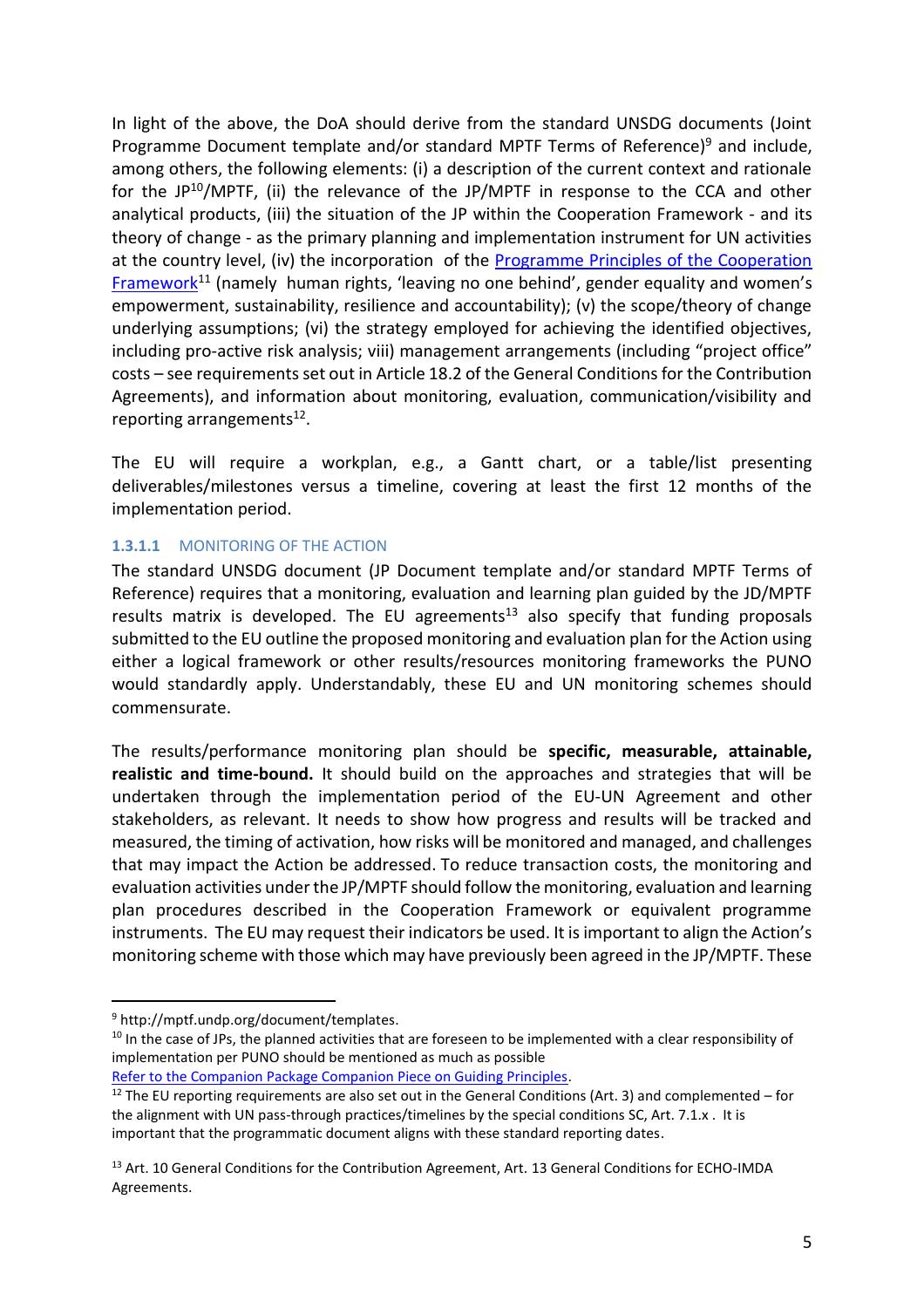elements will be formally part of the DoA and will need to be reported upon (more on reporting requirements below).

The EU should be informed of when monitoring/learning or evaluation exercises take place and invited to join them $^{14}$ .

## 1.3.1.2 GOVERNANCE MECHANISM

In establishing the governance mechanism and other implementation arrangements for the Action, synergies with existing coordination mechanisms should be leveraged (for example, national steering committees, results group, etc.) and detailed in the description of the governance and implementation arrangements in the DoA. While the UNSDG Standard Administrative Arrangement contains clauses related to the role of the Steering Committee (which includes all PUNO in the management of the JP or MPTF, the Special Conditions of the Contribution Agreement include only a brief reference to governance/coordination arrangements. A clear description of a governance mechanism that builds on existing coordination arrangements should be included in the DoA to be integrated into the agreement with the EU. For an MPTF, the fund's ToRs should be included, and, for a JP, all relevant details from the joint programme document's section on management should be recalled in the DoA.

#### 1.3.1.3 Types of pass-through arrangements: JPs compared to MPTFs

A pass-through arrangement is one in which a PUNO is appointed by other PUNOs participating in that JP/MPTF to act as an "Administrative Agent" ("AA") which means to be the administrative 'interface' with donors (see the UNSDG *[Guidance Note on Joint Programmes,](http://mptf.undp.org/document/download/13433)* and *[Guidance on Establishing,](http://mptf.undp.org/document/download/6132)  [Managing and Closing Multi-Donor Trust Funds](http://mptf.undp.org/document/download/6132)*).

The key difference between a JP and an MPTF is that allocation decisions are pre-determined in a JP (in other words, each PUNO's activities/deliverables are known and funding allocations are assigned). In MPTFs, allocations are determined as programme proposals which are approved by a Steering Committee, while implementation is ongoing.

#### 1.3.1.4 Role of the AA in pass-through arrangements

As with all pass-through arrangements, the AA is the key interlocutor with donors on behalf of the PUNOs. It can sign Agreements with the EU on behalf of the other PUNOs, it will transfer EU funds to PUNOs, consolidate reports from the PUNOs and submit those reports to the EU, serve as the main point of contact during EU verification missions, etc. The AA's involvement is key in developing the JP Document (or MPTF ToRs), as well as components of the Agreement with the EU (Special Conditions, Description of the Action, Budget for the Action<sup>15</sup>, Communication & visibility Plan).

How the JP/MPTF is designed to accommodate the EU contribution depends on factors such as the EU's proportion of funding (e.g. is the EU the majority funding partner, the first contributor, etc.). Generally, when the JP/MPTF already exists and/or is funded by other partners, the EU is more likely to accept standing arrangements and reporting cycles/formats. Thus, when the EU is to contribute to a pass-through JP or MPTF, it is important to contact the AA early in the process.

<sup>&</sup>lt;sup>14</sup> Art. 10 General Conditions for the Contribution Agreement, Art. 13 General Conditions for ECHO-IMDA Agreements.

 $10$  More on the composition of the EU Agreements in section 1.5.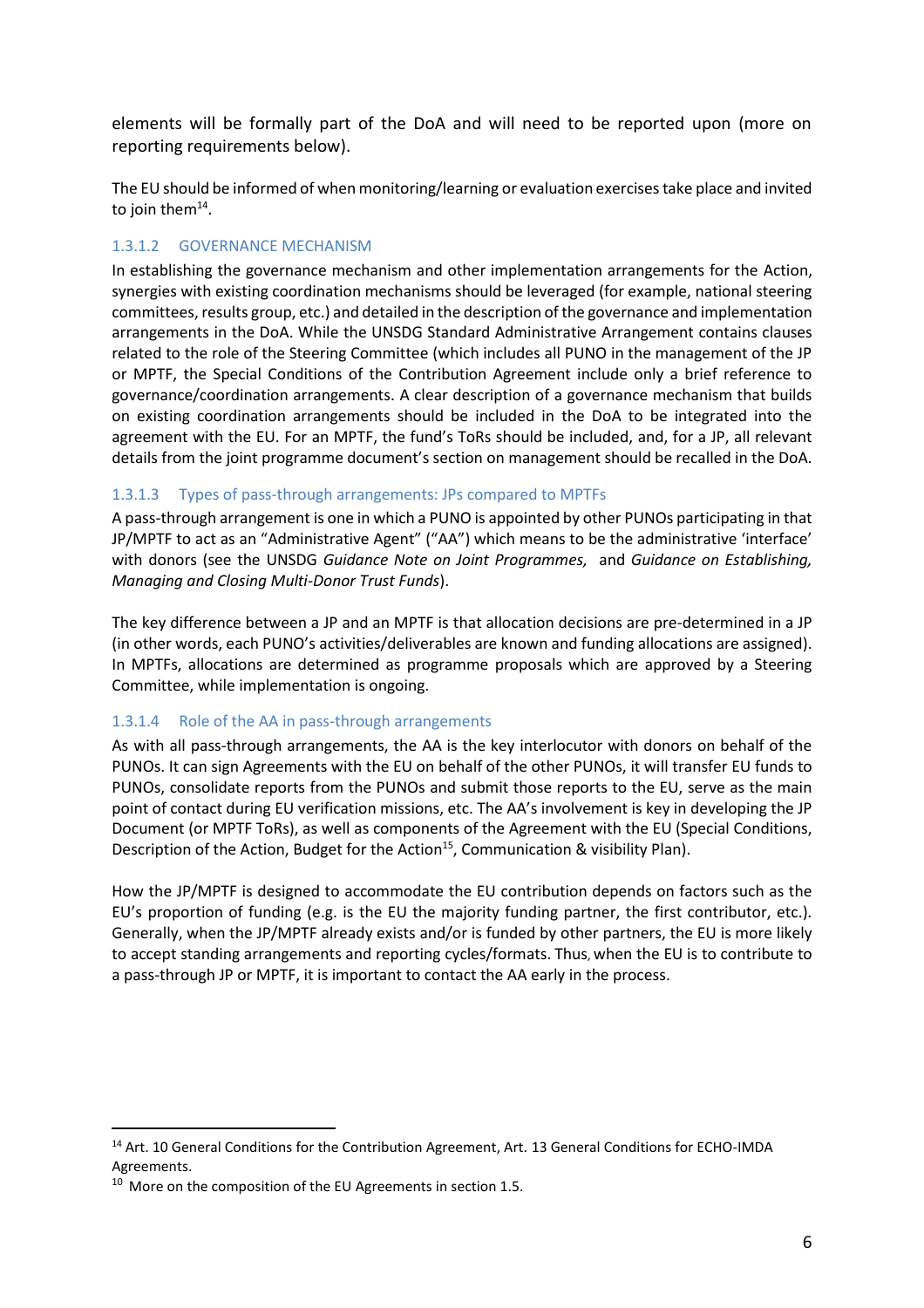#### <span id="page-7-0"></span>1.3.2 **DESIGN OF THE BUDGET FOR THE ACTION**

#### 1.3.2.1 BUDGET CATEGORIES

The Budget for the Action (BfA) is the document which will form Annex III of the EU-UN Agreement $^{16}$ . It's legally binding. The budget should clearly reflect the resources needed to achieve the envisioned activities, in other words the DoA and Annex III should complement each other and be consistent. It must be presented either in the standard UNSDG budget categories or by outcome for MPTFs. It will be based on the financial part of the project proposal, and will determine the structure and level of details for future financial reports submitted to the EU (see section 1.8.2 below). The structure of the budget also determines the flexibility PUNOs/fund managers have for accommodating changes whilst the implementation is ongoing (important for monitoring and change management purpose see section 1.7.1 on change to budget).

#### 1.3.2.2 CURRENCY

Standard UNSDG budgeting for a JP/MPTF is in US dollars. EU rules allow for the BfA – Annex III to be presented in US dollars, but the cap of the EU contribution will always be determined in euros (see also section 1.9.4 on currency exchange). If multiple donors contribute to the JP/MPTF, or if the EC has agreed to 100 per cent pre-financing, which should be aimed at during the negotiations, then the budget in the EU contract should be in dollars. If the EU is the sole donor and has not agreed to 100 per cent pre-financing, then the currency of the budget will be decided by the AA. If the currency of the agreement is in euros, a separate euro budget table will be prepared by the AA by translating the consolidated dollar budget into euros.

The EU may request the PUNOs to provide further details on the budget to understand how it is built and the types of costs associated with the main headings of Annex 3. This information is important for EU counterparts to assess the eligibility of costs, both ex ante and ex post. If requested, explanatory notes can be provided to clarify areas of potential misunderstanding to avoid ineligible expenditures. This additional information should not form part of (i.e. be detailed in) the BfA - Annex III, as this would have serious consequences for the ability of the AA and the PUNOs to meet EU reporting requirements. It would put at risk the flexibility to switch actual spending between cost types within the same main budget heading.

In line with the EU requirements, each PUNO will ensure that sufficient information is provided in the DoA/BfA to demonstrate the eligibility of the anticipated costs. The management structure and tasks, and the composition of the "project office" (function and location of staff/personnel, plus all general operating expenses needed for the implementation of the Action) should be described in sufficient detail, in the DoA, to avoid subsequent discussion on their eligibility. PUNOs also jointly ensure that they provide the same level of information, both in line with the JP and with their respective internal systems and standards for reporting.

#### 1.3.2.3 ADMINISTRATIVE AGENT FEE

**The costs of the services performed by the AA may only be charged as a direct cost under EU-UN Agreements. The amount should not exceed the equivalent of the UNSDG agreed fee (1 per cent).** Costs may be included in either budget category 1 (staff and other personnel) or budget category 7 (general operating and other direct costs). The AA may determine the most appropriate systems to estimate, obligate and expend its costs as well as ensure verification of underlying documents defining the costs charged (see the section on verification for more information). For example, provisions for personnel costs may be based on the percentage of time staff spent managing the portfolio in relation to the annual pro-forma salary rate (% time \* salary = eligible cost). For the cost to be considered

<sup>&</sup>lt;sup>16</sup> In non-ECHO Agreements. For ECHO, budget is integrated into the e-Single Form.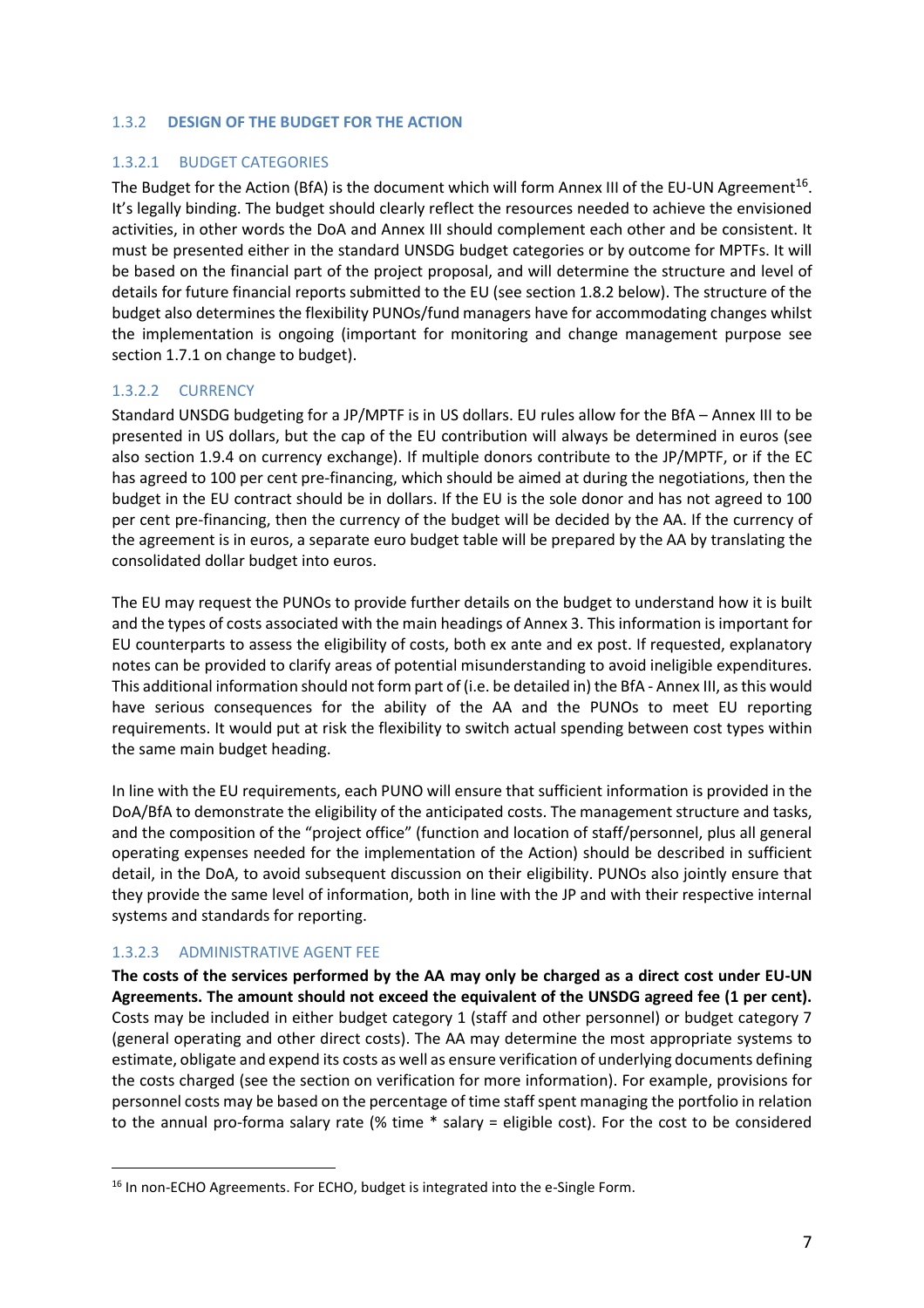eligible as a direct cost, it must comply with the eligibility criteria set out in Article  $18.1^{17}$  on General Conditions, Annex II, and Article 7 of the Special Conditions of the Contribution Agreement. These are cumulative criteria; if one condition is not met, the cost would be disqualified from eligible direct costs.

When the EU is the sole donor, the AA costs will not appear separately in the financial report, but will be fully integrated into the direct cost according to the approved budget. In a multi-donor Action, AA costs related to the EU contribution will be integrated in the overall direct costs of the Action, while the standard 1 per cent fee charged on contributions from other donors will be reported as a separate fee outside the amount available for programming.

#### 1.3.2.4 OTHER DIRECT COSTS NECESSARY FOR PROPER MANAGEMENT OF THE ACTION

As explained in Section 1.3.1.1 on monitoring the Action, providing quality assurance and monitoring of EU-funded JP/MPTFs generates extra costs that need to be integrated in the BfA – Annex III to comply with EU requirements. As long as they meet the eligibility criteria, they must be reflected as direct costs associated with the roles and responsibilities of the MPTF Secretariat or the Convening Agency in a JP. These costs should not be confused with the costs of performing the standard AA function. In case the Convening Agency/Secretariat is a different agency from the AA, the organization shall be entitled to recover direct costs related to its convening role, as per the *UNDG Guidance Note on Joint Programmes*. These costs should be included in the BfA – Annex III and satisfy the EU's eligibility criteria for direct costs set in the General Conditions.

## 1.3.2.5 INDIRECT ELIGIBLE COSTS

As set out in the FAFA in Article 4.1, each PUNO will recover indirect costs at the established rate not exceeding 7 percent of the value of the eligible direct costs it incurs. This rate is not negotiable between PUNOs nor with the EU, unless otherwise agreed (e.g. the World Food Programme charges 6.5 per cent).

## <span id="page-8-0"></span>**1.3.3** DESIGN OF THE COMMUNICATION & VISIBILITY PLAN

A "Communication and Visibility Plan" needs to be developed and will become part of the EU -UN Agreement. as Annex VI Its purpose is to describe how PUNOs will communicate the positive results of the partnership, raise awareness of the reasons for and impact of the United Nations – European Union partnership, and recognize EU support for the Action. This is a contractual obligation and a real or perceived non-compliance may lead to a reduction of the EU's contribution. All partners in the Action should respect the visibility requirements and support its implementation. An indicative cost allocation can be included in the plan<sup>18</sup>. Progress and final reports will report against the communications and visibility plan.

When designing the Communication and Visibility Plan, please consult the following: FAFA Art. 11 and the applicable General Conditions (especially Art.  $8^{19}$ ) set out the formal requirements. There are also the *Joint Visibility Guidelines for EC UN Actions in the Field* and the *Joint EC-UN Visibility Action Plan* that present what the EC and UN have jointly agreed upon.

You may also come across other EU guidance on the matter. Whilst not mandatory or informed of UN specificities, EU's tools/manuals may prove helpful as they contain various examples.

<sup>&</sup>lt;sup>17</sup> Article 19 for ECHO.

<sup>&</sup>lt;sup>18</sup> For projects funded by DG-ECHO, as to comply with the obligation of standard visibility PUNO (or the JP/MPTF collectively) can charge to the DG-ECHO funded project up to 0.5% of the direct eligible costs, with a maximum of 8,000 € per project. More expenditures may be claimed only in case of additional visibility activities were approved by DG-ECHO.

<sup>&</sup>lt;sup>19</sup> Article 10 for ECHO.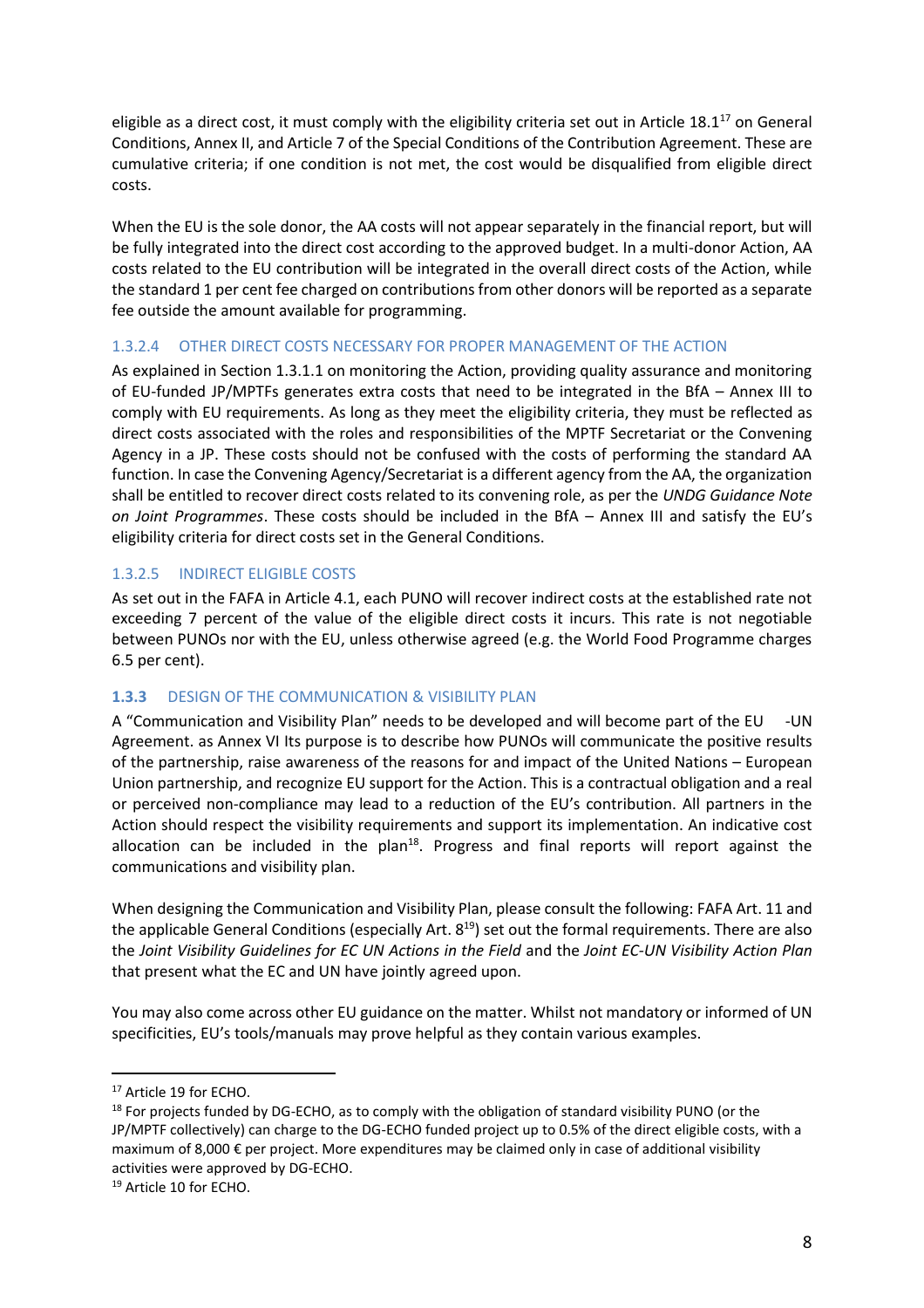**It is highly recommended to identify an inter-agency focal point on communication and visibility for the joint programme/MPTF overall. Furthermore, each organization should identify its own focal point to work on communication and visibility.** Each organization should work with the inter-agency focal point. This work may be budgeted as a direct cost.

# <span id="page-9-0"></span>WHAT FI SF TO CONSIDER?

## <span id="page-9-1"></span>1.4 THE SCOPE OF THE ACTION

The scope of the Action should be carefully considered because the PUNOs will be responsible to implement and report on the DoA, BfA, and Communication and Visibility Plan<sup>20</sup>, as set out in the EU-UN Agreement, and regardless of the overall EU contribution as a share of the total budget. Three different scenarios can be considered.

**Scenario 1: EU as the sole donor.** When the EU is the sole donor to a JP or MPTF, meaning there are only EU resources funding the Action, the DoA will represent activities, outputs and associated costs delivered with the EU contribution only. This is what is referred to as a **"100 per cent EU-funded Action"**. In such a case, several additional EU-specific requirements apply:

- All costs incurred need to meet the EU eligibility criteria,
- All activities need to be concluded within the agreed implementation period set in the EU Agreement, and
- There are additional elements to monitor and report on such as the need to publish which can be burdensome (see section 1.8.1.1 on assets and publication of grants & procurement awards below). Therefore, 100 percent EU-financed projects are not the preferred setup/contracting modality.

In other words, PUNOs must be informed of these specificities to ensure the design and implementation arrangements are informed of these additional EU-specific requirements that would apply.

#### **Scenario 2: The EU contributes to a JP/MPTF funded by other donors (multi-donor Actions)**

**Scenario 2a: A multi-donor Action without earmarking with at least two donors.** To avoid additional administrative requirements, **whenever possible, the JP/MPTF should be funded by at least two donors, including the EU,** with pass-through funding for the same or an overlapping timeframe. In such cases, the Action can be framed as "multi-donor action without earmarking" which in the EU's terminology implies that funds are pooled and there is no earmarking of sources of funds to specific activities or budget items.<sup>21</sup>

<sup>&</sup>lt;sup>20</sup> respectively: Annexes 1, 3 & 6 of the EU-UN Multi-Party Contribution Agreement.

<sup>&</sup>lt;sup>21</sup>Please note that when working with the EU, "parallel co-financing" is not an advisable option. That concept exists in the EU's terminology, but the Contribution Agreement does not properly cater to it. If the Action, per its , includes earmarking/parallel financing for at least one donor, the EU is likely to earmark its contribution to items they choose. The United Nations would still be required to report on (in narrative/substantial and financial terms) the entire Action even if the EU is financing only a specific part of it. There are some other provisions of the Contribution Agreement (e.g., visibility, verification, treatment of assets) that make it additionally difficult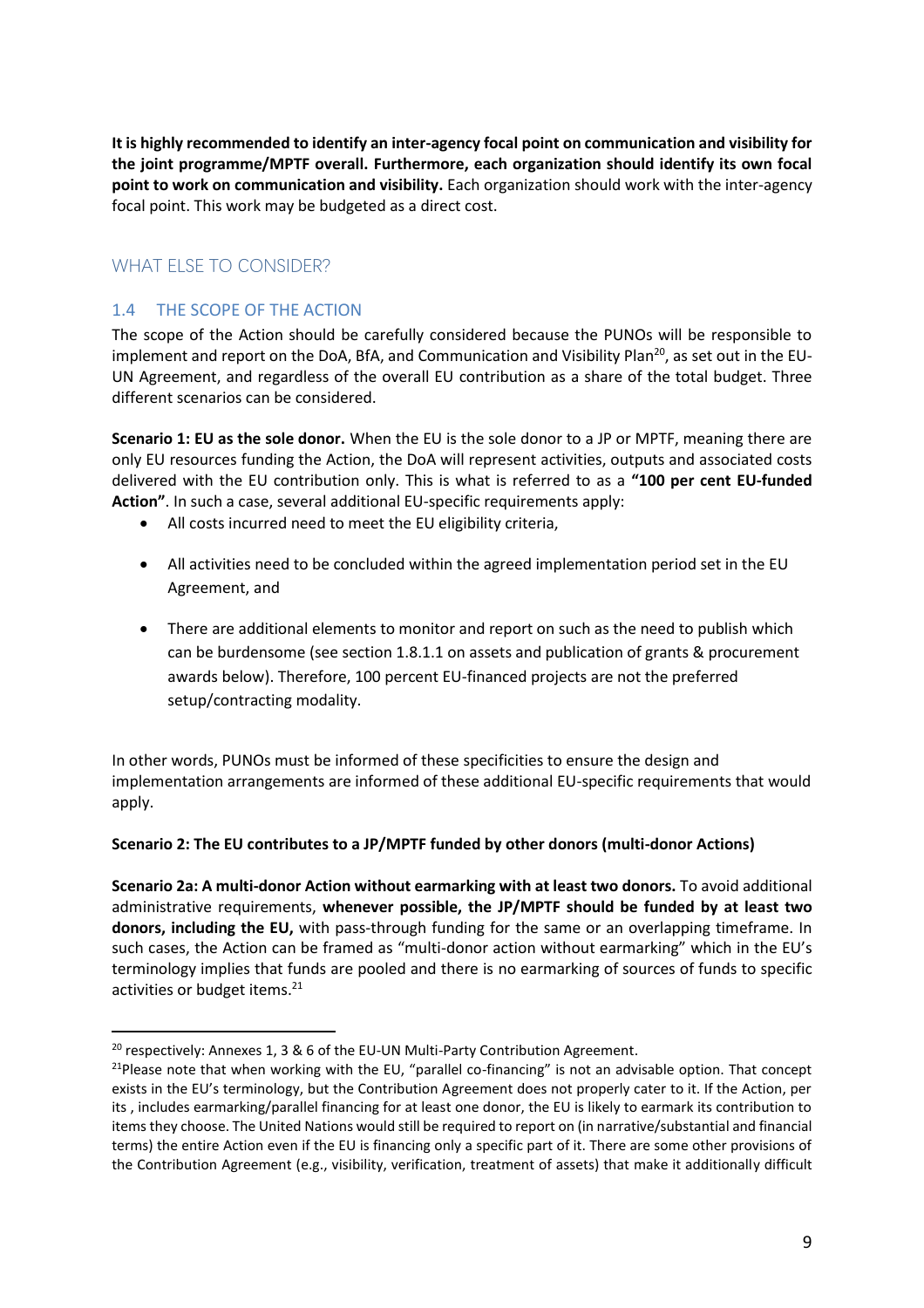**Scenario 2b: A multi-donor Action without earmarking funded by the EU and PUNO's resources.** When there are no donors other than the EU, it is also possible to frame a JP/MPTF as **a multi-donor Action without earmarking by including resources provided directly by (at least) one of the PUNOs**  (or as part of the budget contributed by another donor directly to the PUNO yet reconcilable with the EU's objectives and timeframe). These resources would then have to be reported by the PUNO to the AA separately and in addition to the report done on the amount of EU finance provided by the AA. In such a case, the "Annex III - Budget for the Action" will include all resources funding what is considered "the Action".

In multi-donor Actions where the EU contribution is not earmarked, the "notional approach" applies (see Section 1.8.2 on financial reports).

## <span id="page-10-0"></span>1.5 EU-UN Agreement - Composition

The EU-UN Agreement defines what constitutes the Action i.e. the undertaking that the EU agrees to (co-)fund) and how it should be implemented. Any major/substantial change to the aspects set out in the EU-UN Agreement must be set out in writing (please refer to Sections 1.7 on monitoring and amendments).

Please note: EU agreements have a predetermined composition. Below please find an explanation of the elements which are relevant for the UN (may differ for other organizations).

The EU-UN (Multi-Partner) Contribution Agreement (for development/non-humanitarian finance) is composed of:

*Special Conditions* and the following seven annexes forming an integral part of the agreement a:

#### *Annex I: Description of the Action (DoA)*

Annex II: General Conditions Applicable to European Union Contribution Agreements with International Organizations

Annex 2aII: Provisions Applicable only to Multi-Partner Contribution Agreements (Annex 2bII: Provisions Applicable to direct awards of grants & calls for proposals – exceptional)

#### *Annex III: Budget for the Action (BfA)*

Annex IV: Financial Identification Form Annex V: Standard Request for Payment *Annex VI: Communication and Visibility Plan* Annex VII: Management Declaration (when applicable)

For ECHO-IMDA Co-Delegation (i.e. Multi-Party) Agreements:

*Special Conditions* and the following annexes forming an integral part of the agreement: *Annex 1: e-Single Form (eSF)* – budget integrated within. Annex 2: ECHO-IMDA General Conditions Management Declaration

to work under parallel funding schemes. Therefore, it is recommended to either reduce the scope of the *Description* of the Action to reflect only the activities/deliverables/costs that the EU would choose to fund (i.e., the 100 per cent EU-funded Action) or exclude any earmarking from a larger operation and work under a multidonor Action.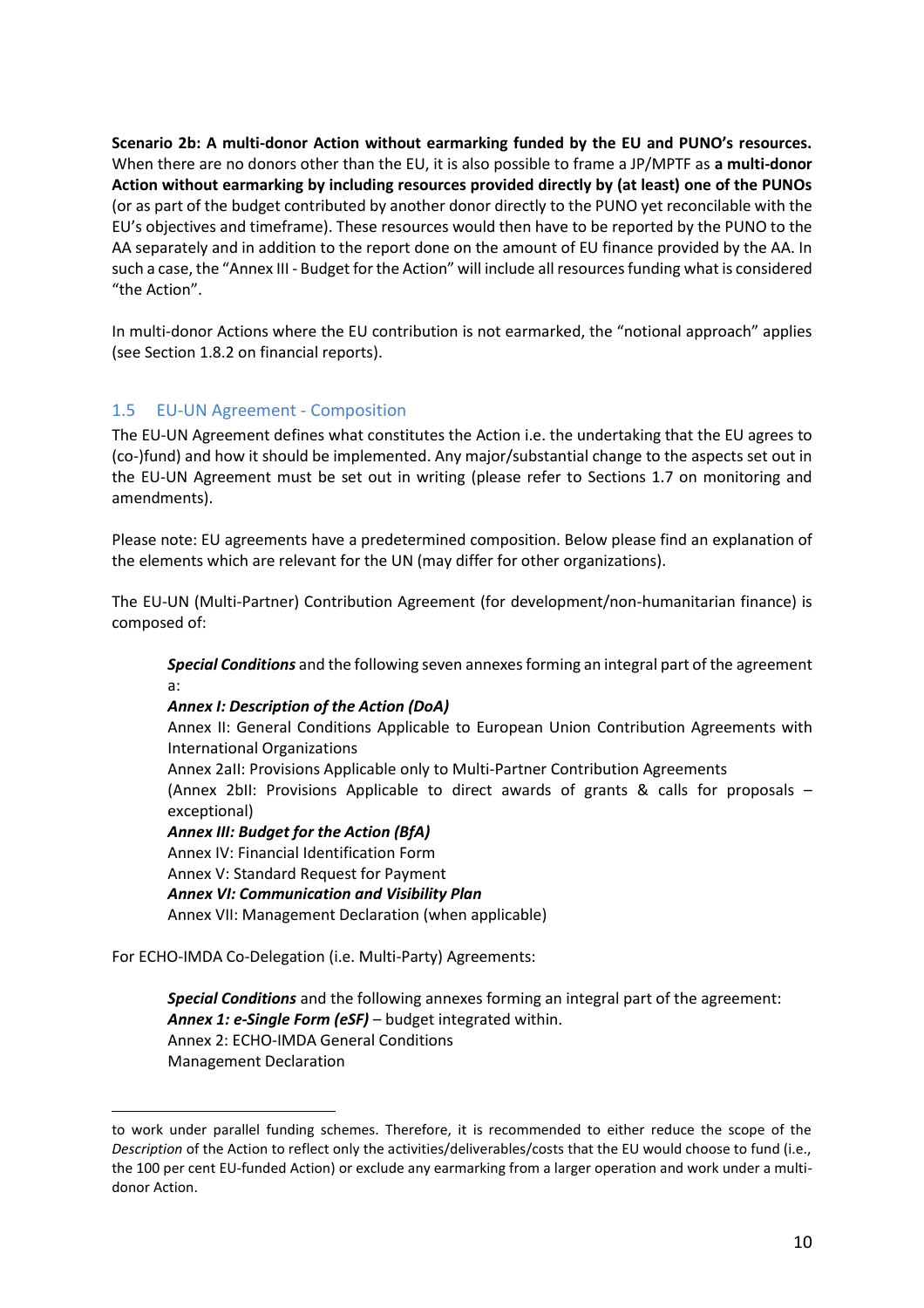In the event of a conflict between the provisions of the Special Conditions and any annex thereto, the provisions of the Special Conditions shall take precedence. In the event of a conflict between the provisions of Annex II and those of the other annexes, the provisions of Annex IIshall take precedence.

Elements indicated in *bold italics* are context-specific and would be developed by the PUNOs participating in the JP/MPTFs. The Contribution Agreement template does not impose a specific format for the development of the Description of the Action, the Budget for the Action or the Communication and Visibility Plan. However, as these documents will impact on how monitoring, change management and reporting will be carried out, it is strongly recommended to develop these based on the standard UNSDG documents (JP document template and/or standard MPTF terms of reference [http://mptf.undp.org/document/templates]) and to review the earlier section which provide guidance on each.

Annex II (General Conditions) and Annex 2aII must be included for JPs and MPTFs, where more than two PUNOs collaborate to implement the Action in the form of a Multi-Partner Contribution Agreement. The Special Conditions are a "choose from" standard EU template and require AA and PUNO-specific information to be inserted there. Annexes IIIV, V, and VII are "standard" in the sense that they don't require modification. The AA needs to check to ensure the EU has the right versions of the documents on record (e.g. Annex IV – bank account).

#### 1.5.1.1 IMPLEMENTATION PERIOD

The implementation period for the Contribution Agreement is set out in Articles 2.2 and 2.3 of the Special Conditions. This period defines the timeline during which expenditure must be incurred (see Article 18 onf the General Conditions and Article 7 of the Special Conditions) and all deliverables attained. Final reports must be submitted to the EU within six months after the end of the implementation period (three for ECHO). Failure to do so provides a basis for the EU to consider terminating the agreement and recovering funds already provided. Ensuring the realistic design and monitoring of an Action as well as timely reporting in line with EU requirements is critical.

**For a multi-donor Action, the DoA should be aligned to the overall duration and scope of JP/MPTF, even if the duration of the Agreement is shorter.** 

## <span id="page-11-0"></span>1.6 SUBMITTING THE PROJECT PROPOSAL TO THE EU FOR FUNDING

Prior to official submission to the EU, **all PUNOs and their relevant headquarters and EU focal points should clear the final drafts of the DoA, BfA and the Communication and Visibility Plan**. This step is critical as adjusting documents later in the process is problematic. At a minimum, **all PUNOs should endorse the contents of what will become Annexes IIII, VI & of the EU-UN Agreement, prior to initiating the EU internal review process** (i.e. sending the project proposal).

The timeline for developing, submitting, approving and transferring funds can be considerable (12 to 18 months in most cases) and should also be taken into consideration at the design stage of the Action to determine a realistic scope and time to achieve intended results. Based on the scope and timing determined, and on the type of funding available to the EU, the implementation period of the EU-UN Agreement within the overall MPTF or JP is defined. The sequencing of resources in the workplan and other donor contributions in a multi-donor Action, given their respective timing, scope or other restrictions, can then also be established.

#### <span id="page-11-1"></span>1.6.1 SIGNATURE OF THE AGREEMENTS

As the EU-UN Agreement has significant implications for the AA as well as for the PUNOs (endorsing the programmatic and financial responsibilities as parties to the Agreement, all PUNOs are required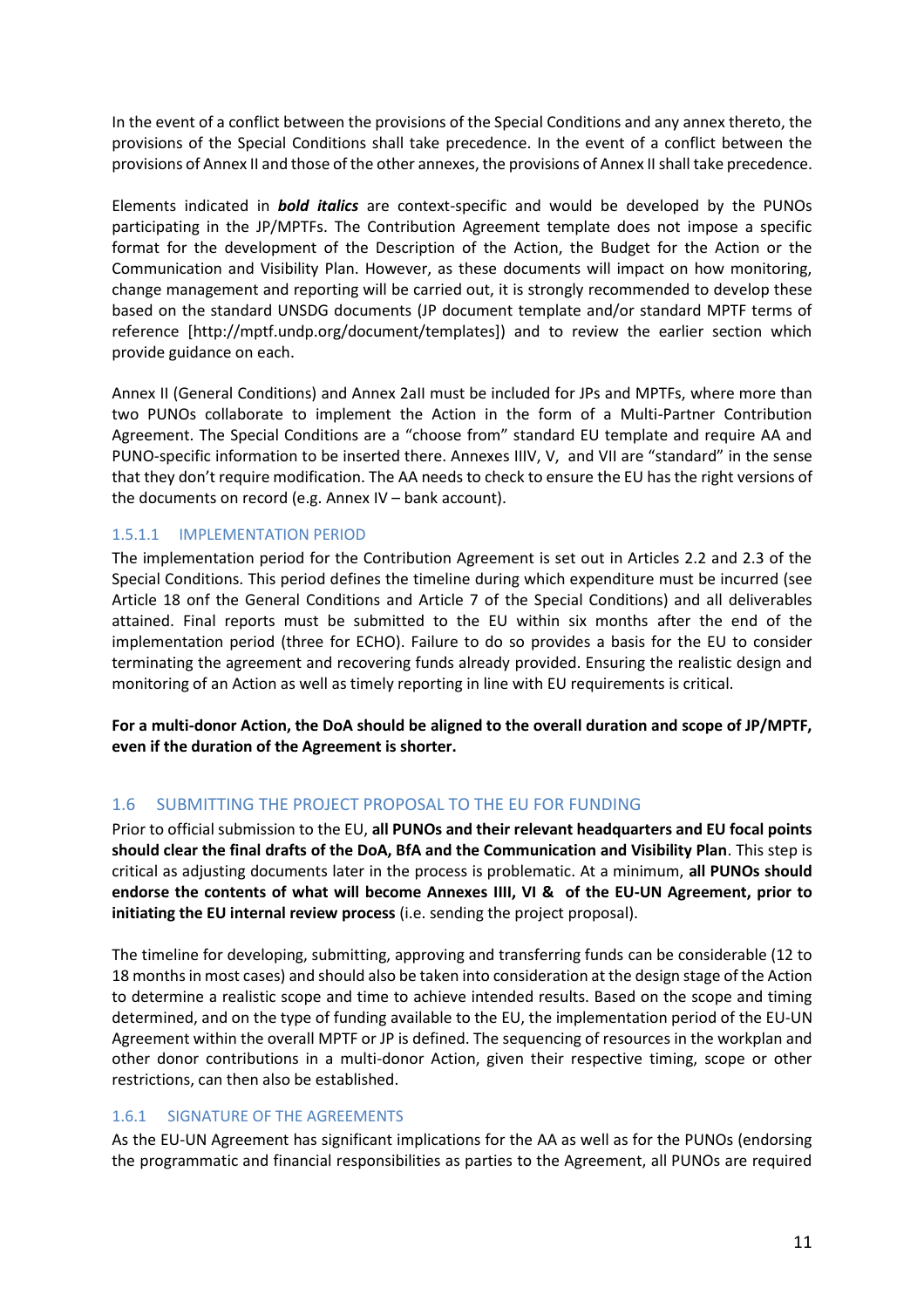to follow their individual headquarters' clearance processes applicable to EU funding, including to ensure compliance with the FAFA).

In addition, the MOU Addendum for EU contributions must be signed by the PUNOs and AA.

#### <span id="page-12-0"></span>1.6.2 EU AGREEMENT: THE SPECIAL CONDITIONS

Once the content of the annexes to the EU-UN Agreement is approved, also the contribution-specific Special Conditions will need to be prepared. The AA will lead on that. Each PUNO will inform the AA of relevant information to be indicated in the template, notably: on the status of pillar assessments, arrangements on the management declaration, name of the contact person to cooperate with the European Anti-Fraud Office (OLAF) (Article 5.5 of the Special Conditions) and with the Early Detection and Exclusion System (Article 5.6 of the Special Conditions). In the Special Conditions, all the PUNOs will be stipulated as "Partners", while the AA is the "Organization". The AA will request to the EU and then share with the PUNOS the draft SC before being signed by the EC in order for all PUNOS to have the opportunity to revise it and share comments as needed before the document is finally approved and signed by the EU.

**While EU policy allows the AA to sign on behalf of the PUNOs, it is preferable that all PUNOs co-sign the EU-UN Agreement22, endorsing the requirements set out therein".** Each PUNO assumes full responsibility and accountability to the EU for the activities assigned to it in the DoA, BfA, and Communication and Visibility Plan.

The Convening Agency/Administrative Agent could create a virtual inter-agency working group, with focal points from each PUNO. Through the inter-agency working group the AA will, to collect relevant information from each PUNO and reflect it in the Special Conditions. In parallel, the AA can use the inter-agency working group to coordinate with the PUNOs to sign the MOU and the addendum for EU Contributions to MDTFs and Joint Programmes upon the signature of the Multi-Partner Contribution Agreement by the EU and the AA on behalf of PUNOs.

The MOU and its addendum are essential documents regardless of all PUNOS co-signing the Special Conditions.

#### <span id="page-12-1"></span>1.6.3 SIGNING THE UNSDG MEMORANDUM OF UNDERSTANDING AND ITS ADDENDUM

**The standard UNSDG procedures to establish a JP or a MPTF must be followed. The UNSDG standard MOU for pass-through arrangements needs to be signed by all PUNOs.** Although this MOU is not part of the EU-UN Agreement, it remains relevant as it governs the relations between the PUNOs and the AA, and it covers several issues that are not addressed in the EU-UN Agreement.

As the EU-UN Agreement creates additional responsibilities, **to properly reflect the new roles and responsibilities of the parties, the PUNOs and the AA shall also sign the standard Addendum to the UNSDG MOU (Annex B)**

When an EU contribution to a new JP or a new MPTF is expected, both the MOU and the Addendum should be signed at the same time. If the EU contribution was not envisaged from the outset, and materializes during implementation of the JP or MPTF-funded programmes, the Addendum can be signed at a later stage together with (or prior to) the EU-UN Agreement.

<sup>22</sup> In the Multi-Partner Contribution Agreement template, **there is an option for the organization to sign the agreement on behalf of the other partners (in this case no signature from the partners is required)**. To choose this option, the Convening Agency/Administrative Agent coordinates so that all PUNO agree on this approach and the necessary information is correctly reflected in the Special Conditions.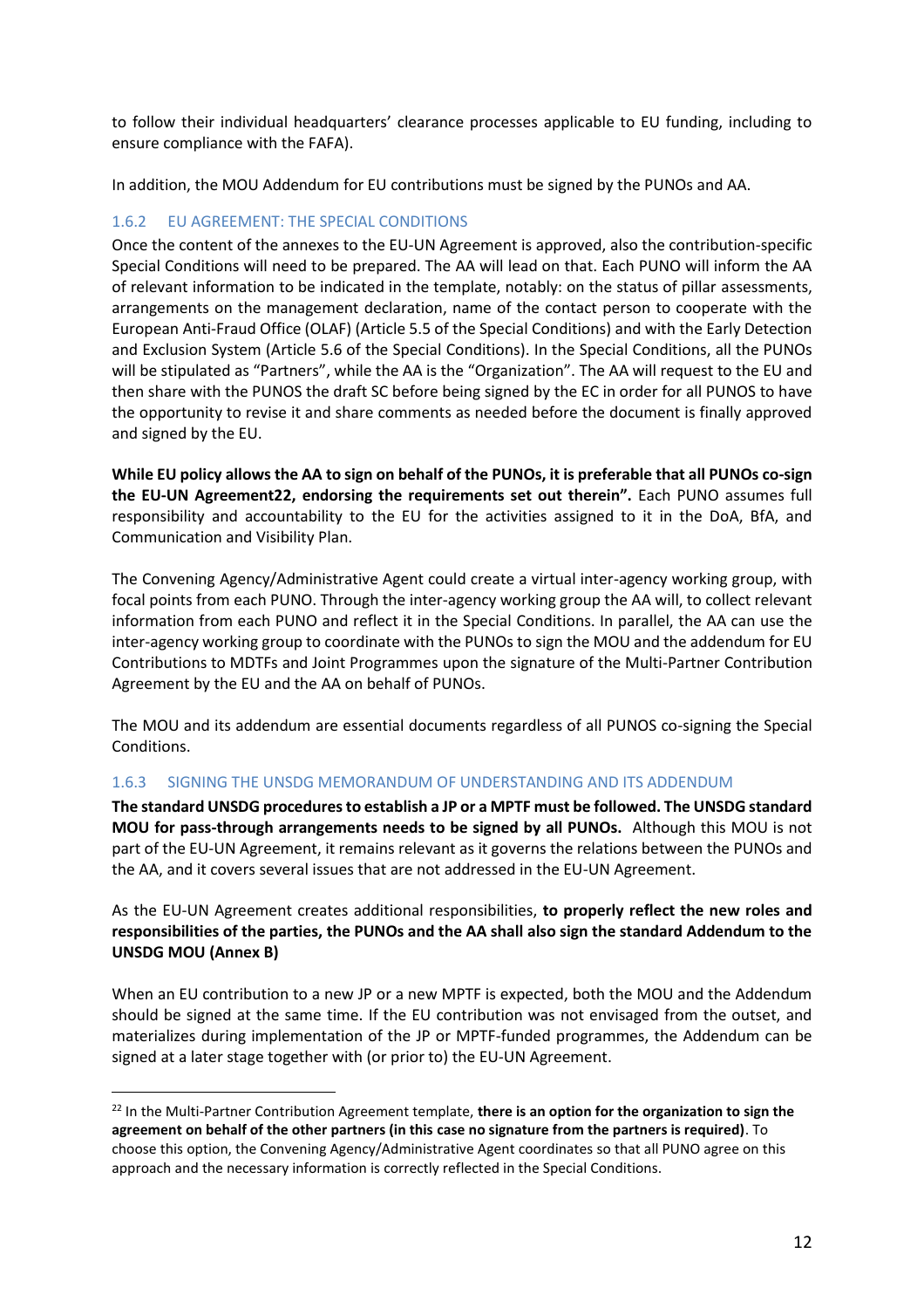## <span id="page-13-0"></span>1.7 CHANGE MANAGEMENT

Monitoring of an EU-funded "Action" embraces a whole spectrum of matters (financial and programmatic). **Any anticipated change to what is defined in the EU-UN Agreement, including annexes thereto, must be reported promptly by the AA to the EU.** Article 11 of the General Conditions states that any amendment needs to be requested at least 30 days before it is expected to enter into force.

**In some cases the AA needs to obtain prior authorization from the EU in writing (i.e. through an Addendum to the EU-UN Agreement) before changes can take place.** For example, changes to the specific objective of the Action, its activities or means of implementation, location, target group or duration (considered elements of "the basic purpose of the Action"), and/or a budget reallocation<sup>23</sup> that would increase or decrease any budget heading's total amount by more than 25 per cent of the amount set out in BfA - Annex 3 (originally or as modified by formal Addendum).

PUNO are accountable for monitoring the implementation of the JP/MPTF, alerting the Steering Committee about any deviations, and seeking approval for revisions. The Convening Agency or Steering Committee/Secretariat shall be responsible for informing the AA of any deviations from the approved DoA/workplan, communication and visibility plan, budget, implementation timeline and/or elements of the "basic purpose of the Action". The Convening Agency must inform, well in advance, the contacts listed in the annex to the MOU addendum if any revisions to the contract are envisaged. The AA is responsible for managing any required follow-up with the EU and for seeking the approval of required amendments to the Contribution Agreement before action can be taken by the PUNOs.

## <span id="page-13-1"></span>1.7.1 REVISION OF THE ACTION: BUDGET

**Changes to the BfA set in Annex 3**<sup>24</sup> that would exceed 25 per cent of budget headings in Annex 3 **require EU's prior approval via an Addendum to the EU-UN Agreement.** Such changes must be presented to the EU at least one month before they are expected to take effect. The 25 per cent variation is calculated in terms of both the original value of the budget heading from which funds are taken and the original value of the budget heading where funds are to be added.

#### **Changes which have not been approved in line with the amendment procedures may result in costs being declared ineligible.**

Minor changes (i.e. those that do not affect the aforementioned aspects, and whose impact on the budget heading is limited to less than 25 per cent of the value of the lower of the headings affected) shall be also set out in writing and reported to the EU, via the AA, as soon as they occur<sup>25</sup>.

It is important that each PUNO monitors the budget in BfA - Annex 3 and remain aware that any overexpenditure in a PUNO-specific budget with respect to the UNSDG categories may impact the overall budget in Annex III. Changes in delivery (expenditure reporting) may also impact the release of subsequent installments and the EU's overall rating of the AA's organization, so it is important that the PUNOs exchange information on a frequent basis.

<sup>&</sup>lt;sup>23</sup> Applies to Contribution Agreements, not ECHO agreements.

<sup>&</sup>lt;sup>24</sup> This does not apply to ECHO grants.

<sup>&</sup>lt;sup>25</sup> Article 9 of the General Conditions of the Contribution Agreement.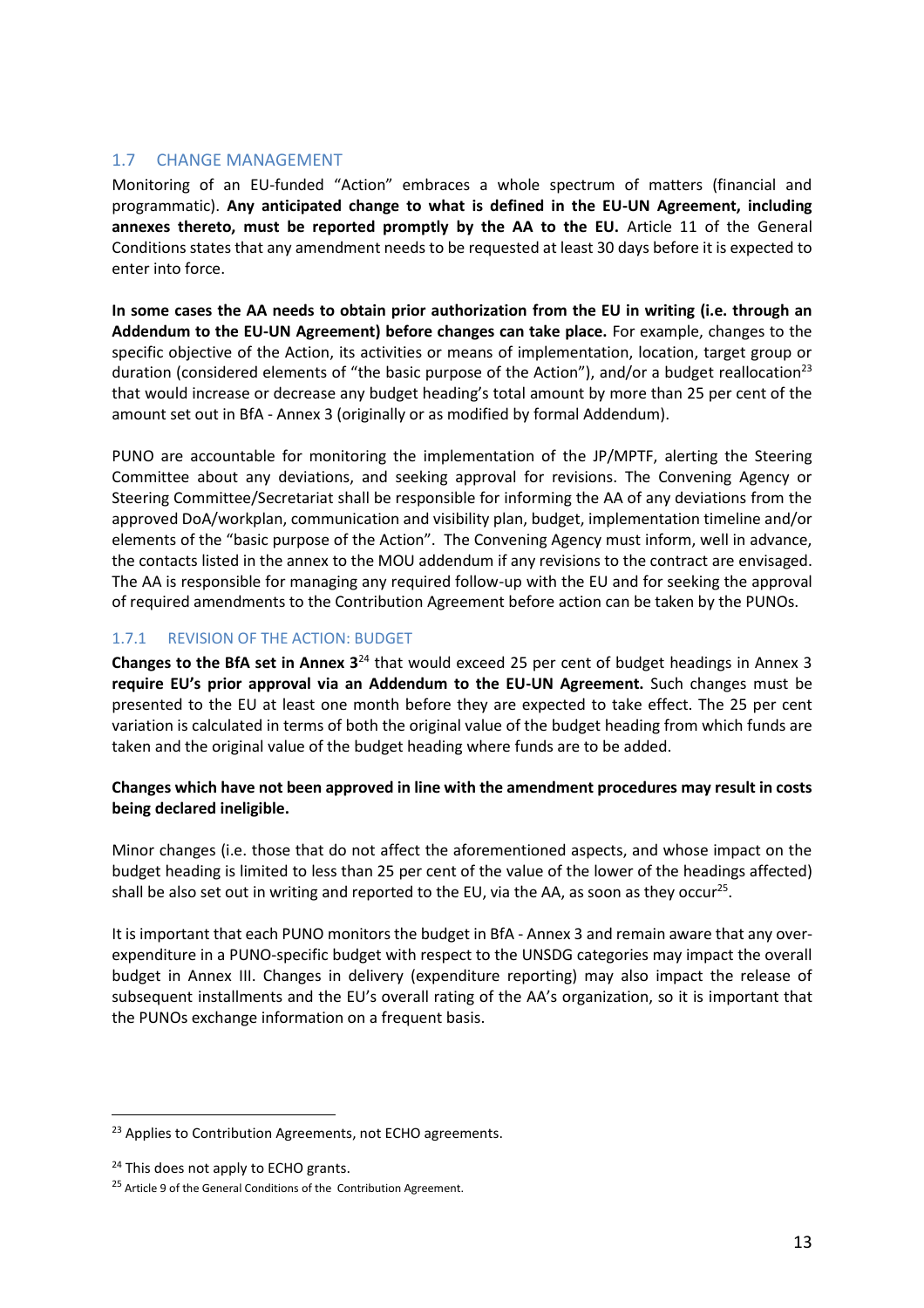**It's highly recommended that each organization frequently review its expenditures against the information prepared by its headquarters, especially prior to headquarters sending official financial information to the AA.** 

#### <span id="page-14-0"></span>1.7.2 AMENDMENT TO THE SPECIAL CONDITIONS

Any change to the elements defined in the Special Conditions is considered "major", thus by default it requires an amendment request to be submitted to the EU at least 1 month prior to the change expected to take place. To ensure the request meets EU approval, prior consultations are recommended.

#### <span id="page-14-1"></span>1.7.3 REVISION OF THE ACTION: COMMUNICATION AND VISIBILITY PLAN

The Communication and Visibility plan in Annex VI may be changed in agreement with the European Commission, without the need for a formal Addendum to the EU-UN Agreement.

## <span id="page-14-2"></span>1.8 REPORTING

Article 3 of the Contribution Agreement General Conditions establishes 12-month reporting periods for progress reports<sup>26</sup>. Each interim report needs to be presented within 60 days from the end of the "reporting period", and a final report, covering the entire implementation period, within six months<sup>27</sup> after the end of implementation period set in the Special Conditions. These reporting timelines differ from those established under the UNSDG legal agreements, which establish calendar reporting periods and an extended time for the compilation of reports. Under a Contribution Agreement, there is a possibility to include in the Special Conditions a standard derogation from Article 3 of the General Conditions to allow reporting in line with the UNSDG guidance documents (Special Conditions Article 7.1.x).

Even with the inclusion of Article 7.1.x of the Special Conditions, there may be a need to submit reports outside the standard UNSDG reporting schedule. In accordance with Article 19<sup>28</sup> of the General Conditions, payments by the EU will be carried out after receipt and approval of progress reports and corresponding requests for payments.<sup>29</sup>

Using the standard reporting schedule to release payments is highly encouraged as deviations require ad hoc reporting. The JP/MPTF team should discuss the timing of the reports with the EU, and manage expectations and the payment schedule to allow for implementation and reporting based on the standard UNSDG reporting schedule, which is noted in Article 7 of the Contribution Agreement. Article 3.9 of the General Conditions provides guidance on how to synchronize reporting dates.

The decision to submit an additional report and request payment will be taken by the Steering Committee. Upon such a decision, the PUNOs will provide all necessary information to the AA and Secretariat/Convening Agency for consolidation of the financial and narrative report, and onward submission to the EU by the AA.

**The final narrative and financial reports must be submitted by the PUNOs to the AA and the secretariat/convening agency within four months of the completion of activities.** With support from the secretariat/convening agency, the AA shall consolidate the information and submit the final report

<sup>&</sup>lt;sup>26</sup> Different timeframes apply to ECHO.

<sup>&</sup>lt;sup>27</sup> ECHO has a three-month period for reporting. Check the Special Conditions where exceptions or additionalities would be defined.

<sup>28</sup> For ECHO, it is Article 20.

 $29$  This rule does not apply to ECHO, which provides 80 per cent pre-financing at the beginning and the remaining balance upon endorsement of the final reports.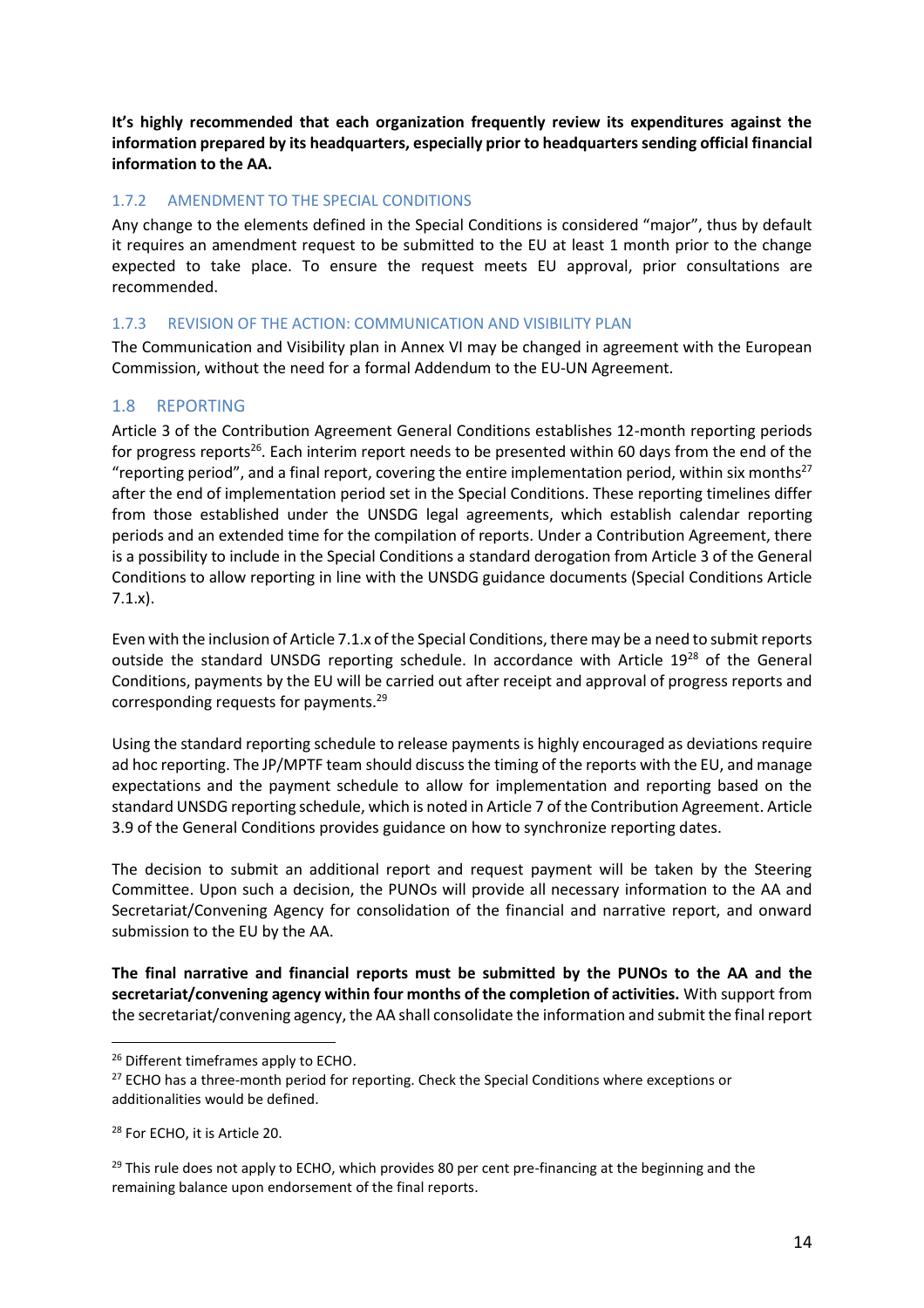no later than six months after the end of the implementation period, together with the request for payment of the final instalment, if applicable.

In addition to the preliminary information provided to the AA for the timely submission of the final report the EU, **the PUNOs shall provide the AA with a certified final financial statement in line with Section IV, Article 1(b) of the UNSDG MOU.**

#### <span id="page-15-0"></span>1.8.1 NARRATIVE REPORTING

The narrative report, both in a multi-donor Action and a 100 per cent EU-funded Action, shall follow the structure as well as the same level of detail as in Annex 1, the DoA. It should include the minimum requirements spelled out in the General Conditions (Article 3). To ensure that reporting is at the same structure and level of detail of the DoA, the Convening Agency (or the AA in case the AA is also the convening agency) could provide a template to PUNOs so that it will be easier for the convening agency (or the AA) to consolidate the report. In particular, the report must provide an explanation of achievements and results measured in accordance with the performance indicators included in the DoA. Meeting the EU reporting requirements/expectations is of utmost importance because, ultimately, the success of a JP or MPTF will be assessed based on the reports, which will be screened through the EU "compliance lens".

The same logic will be followed for the report of the Communication and Visibility Plan, which should also include activities carried out and results achieved. It's important to include (in annexes) all materials produced to demonstrate visibility.

As stipulated in the UNSDG MOU, it is the responsibility of the PUNOs to meet these minimum requirements in their reports. To ensure consistency in the consolidated report submitted to the EU, the relevant coordinating unit will check that all PUNOs' reports contain the minimum requirements.

#### 1.8.1.1 REPORTING ON ASSETS

In a 100 per cent EU-funded model, and unless otherwise specified in the EU-UN Agreement, the equipment, vehicles and supplies paid for by EU funding shall be transferred to local authorities or local partners of the PUNO or to the final beneficiaries of the "Action", at the time of submitting the final report to the EU at the latest. The EU shall be informed of the end use of the assets in the final report, and documentation proving the transfer must be maintained for verification (see section on verifications below).

For multi-donor Actions, assets may be transferred to local authorities, partners or final beneficiaries of the Action at the conclusion of the JP/MPTF, when the overall programme has a duration that exceeds the duration of the agreement with the EU.

The AA will consolidate all required information, but the PUNOs must provide information to the AA on assets, and must retain the certificates of donation for the period required by the EU-UN Agreement (five years following the financial closure of the Action). The AA has no responsibility to monitor the use and/or transfer of assets, however. The management and verification of assets is the responsibility of the individual PUNOs and should be performed in accordance with their respective regulations and rules, and with due regard to the relevant General Conditions. In case a PUNO decides to derogate with respect to Article 9.3 of the General Conditions for the transfer of assets, the PUNO should prepare a justified written request with an inventory listing following Article 9.5 of the General Conditions, and submit it to the AA together with the submission of the final report.

#### 1.8.1.2 REPORTING & EX POST PUBLICATION REQUIREMENTS FOR EU-FUNDED ACTIONS

Article 21 of the Contribution Agreement's General Conditions establishes ex post publication requirements. For multi-donor Actions, PUNO's rules on publication apply. However, 100 per cent EU-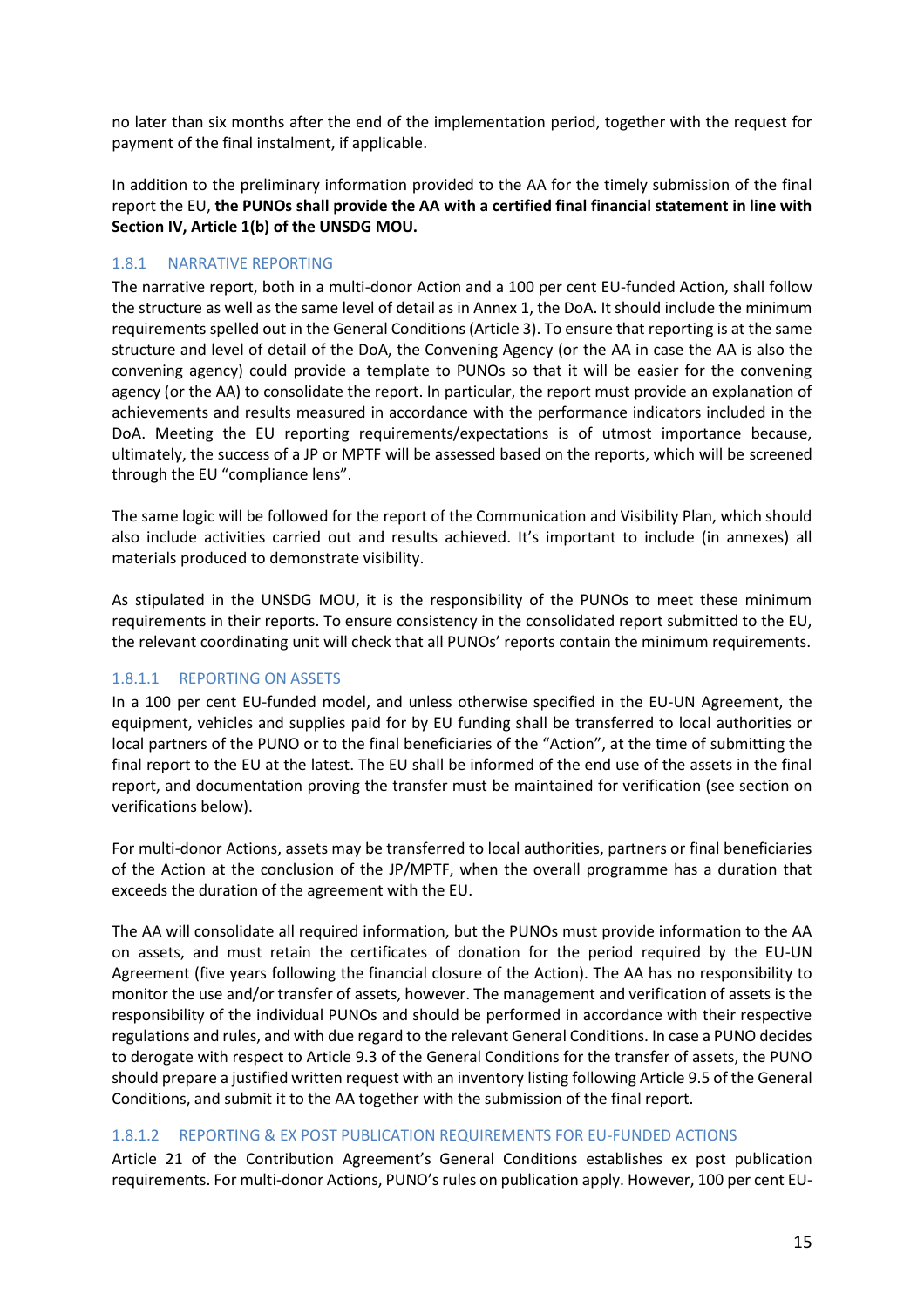funded contracts, information on all procurement/goods/services contracts above 15,000 euros, and all grants contracts financed by the EU irrespective of the amount need to be published on an Internet site. In those cases, each PUNO will need to publish this information and send it to the AA for report compilation purposes.

#### <span id="page-16-0"></span>1.8.2 FINANCIAL REPORTING

#### 1.8.2.1 FORMAT AND CURRENCY

The structure of the financial report should be based on that of the BfA – Annex 3. Correspondingly, the level of detail in the financial report should match, which means that expenses must be broken down by harmonized expense categories (for JP) or by pillars/components (for MPTFs).

Each PUNOs will submit to the AA for consolidation its financial report in the currency in which it received the funds from the AA. The consolidated report will then (where relevant) be converted into euros (where the "currency of the Agreement" is euros) by the AA prior to submission to the EU.

#### 1.8.2.2 EXPENSES VS. COMMITMENTS

The financial reports will need to present expenditures using the same lines as set out in the BfA – Annex 3. While the figures reported may include both expenses (as per IPSAS) and commitments (unliquidated obligations, amounts for which there is a legally binding agreement between a PUNO or its partner and a third party), the report needs to specify what part of the expenditure reported constitutes "expense" and what part "commitment".

To qualify for the next pre-financing installment, it is necessary for the PUNOs implementing the JP/MPTFO to have collectively incurred and/or legally committed at least 70 per cent of the amount of the immediately preceding installment (and 100 per cent of any earlier installments). If the 70 per cent threshold was not reached during the standard 12-month reporting period, PUNOs may be required to submit additional reports to trigger replenishment. **Based on the information received from the PUNOs, the AA will include the additional information on commitments in the report submitted to the EU as this is not a standard requirement for other donors.**

The final financial report, in case the EU is the only donor, should not include any commitments but only the actual expenses. If unliquidated obligations remain when the report is due, these may be paid afterwards, but a list specifying the relevant positions, together with an estimated date of payment, should be provided to the EU along with the report. Multi-donor Actions can contain a combination of both expenses and commitments, and how much each category represents, within the totality of the expenditure reported, should be specified. For determining the final amount of the EU contribution, the total amount of actual expenses incurred during the implementation period will be looked at (see Section 1.8.2.3 on "priority of consumption" and "notional approach"). An exception is only made for costs relating to final reports, including expenditure verification, audit and final evaluation of the Action, which may be incurred after the end of the implementation period of the Action. Final financial reports for the EU do not need to be certified.<sup>30</sup>

#### 1.8.2.3 ELIGIBLE COSTS

The eligibility criteria for costs are specified in the General Conditions of each EU-UN Agreement<sup>31</sup>. For multi-donor Actions, costs that are not considered eligible by the EU can still be reported. Provided that the total amount of ineligible costs does not exceed the amount of contributions received from all other donors, the EU will apply the "notional approach" and consider that its contribution was fully

<sup>&</sup>lt;sup>30</sup> ECHO reports are certified.

<sup>&</sup>lt;sup>31</sup> Art. 18 General Conditions for Contribution Agreements, Art. 19 General Conditions for ECHO-IMDA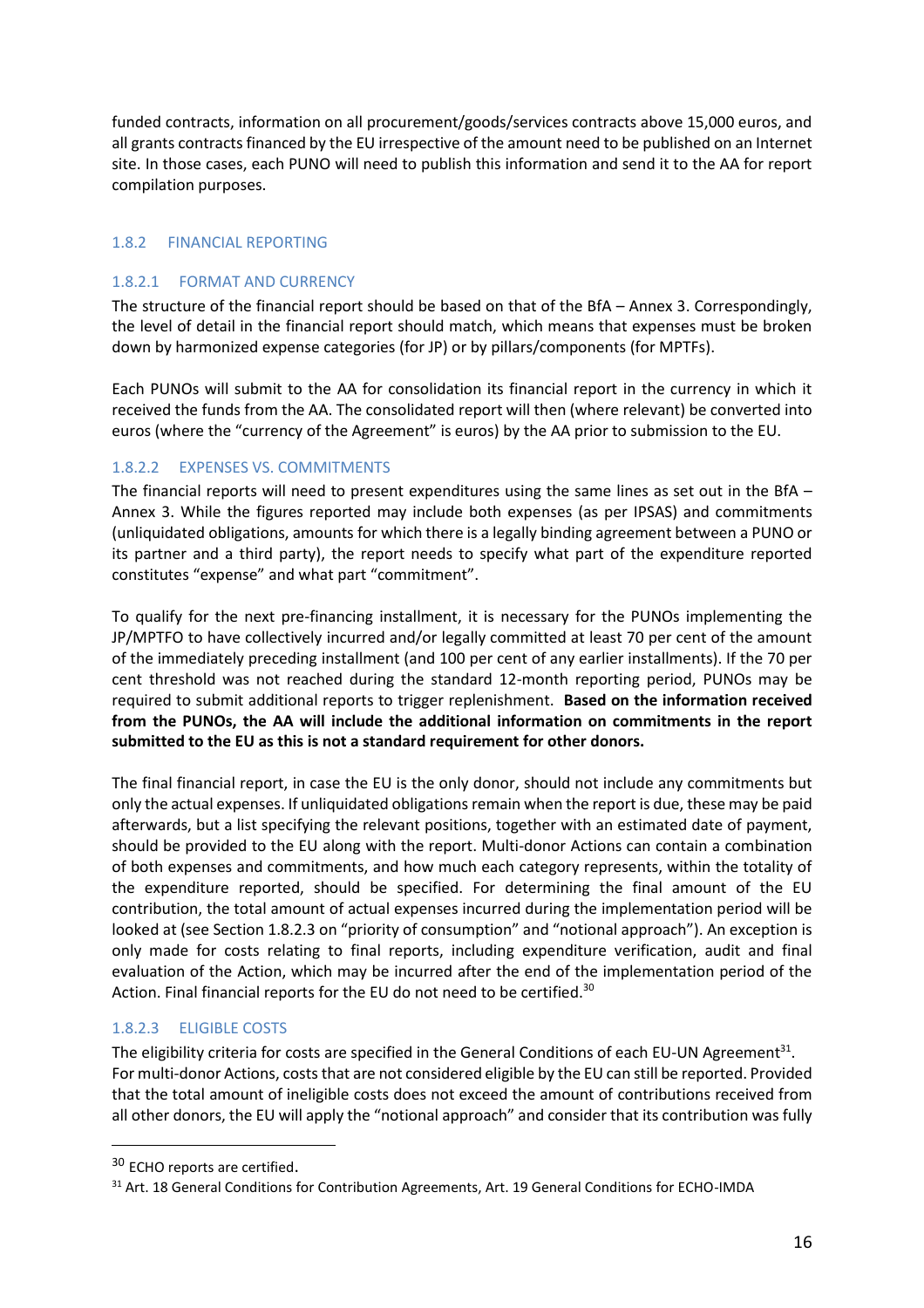spent for only eligible expenses while other funds are assumed to have been used to cover any ineligible expenses.

For 100 per cent EU-funded Actions, only eligible direct costs will be approved by the EU and should be included in the financial report. The notional approach does not apply when the EU is the sole donor. **It is imperative that no ineligible costs are incurred or reported.**

In multi-donor Actions where agencies contribute non-pooled finance on top of the EU's funds, PUNOs will provide financial reports on that portion to the AA, using the same budget categories as in the BfA (e.g. UNSDG budget categories or outcome level). The AA will then consolidate the EU and non-EU financed financial information, and submit a consolidated financial report to the EU. Such an arrangement creates additional challenges and workload, however sometimes it is necessary. PUNOs and the AA should carefully review its suitability before the EU-UN Agreement is signed.

Whenever an Action is framed as "a multi-donor Action" and the EU contribution is not earmarked $32$ (as determined in Article 1.2 of the Special Conditions) the so-called **"notional approach**" applies. In such cases, the EU considers its eligibility requirements for costs met as long as the amount of funding from other donors is greater or at least equal to the amount the EU considers "ineligible" i.e. not having been used in accordance with the conditions laid down in the EU-UN agreement. For the EU, the legal basis of the notional approach is Article 155, paragraph 5 of the EU Financial Regulation, adopted in July 2018, and quoted below:

5. In multi-donor actions, where the Union contribution reimburses expenditure, the procedure set out in paragraph 4 shall consist in verifying that an amount corresponding to that paid by the Commission for the action concerned has been used by the person or entity in accordance with the conditions laid down in the relevant grant, contribution or financing agreement.

#### 1.8.2.4 REPORTING THE AA DIRECT COST

The AA direct cost will be reported in line with the BfA – Annex 3 of the EU-UN Agreement. The direct cost charged to the EU will not appear as a separate cost category but will be charged under harmonized expense category 1 or 7. In the case of a multi-donor Action, the 1 per cent AA direct cost charged to other donor contribution(s) will still appear in the report and should be tolerated by the EU on the basis of the "notional approach".

#### 1.8.2.5 MANAGEMENT DECLARATION

Each organization is to comply with the arrangement it agreed with the EC regarding the submission of management declarations, and audit or control opinions. Accordingly, organizations are to submit either:

- a) An annual management declaration to EC headquarters for all agreement that the organization had under implementation the year before, and at least for a year, or
- b) A fund-specific management declaration with regard to MPTFs/JPs to the AA. In this specific case, PUNOs are to submit a single management declaration per MPTF rather than a separate declaration for each project funded by the same MPTF.

The applicable arrangements should be specified in Special Conditions of the EU-UN Agreement.

 $32$  This is also referred to as a "jointly co-financed Action" in the terminology used by the EU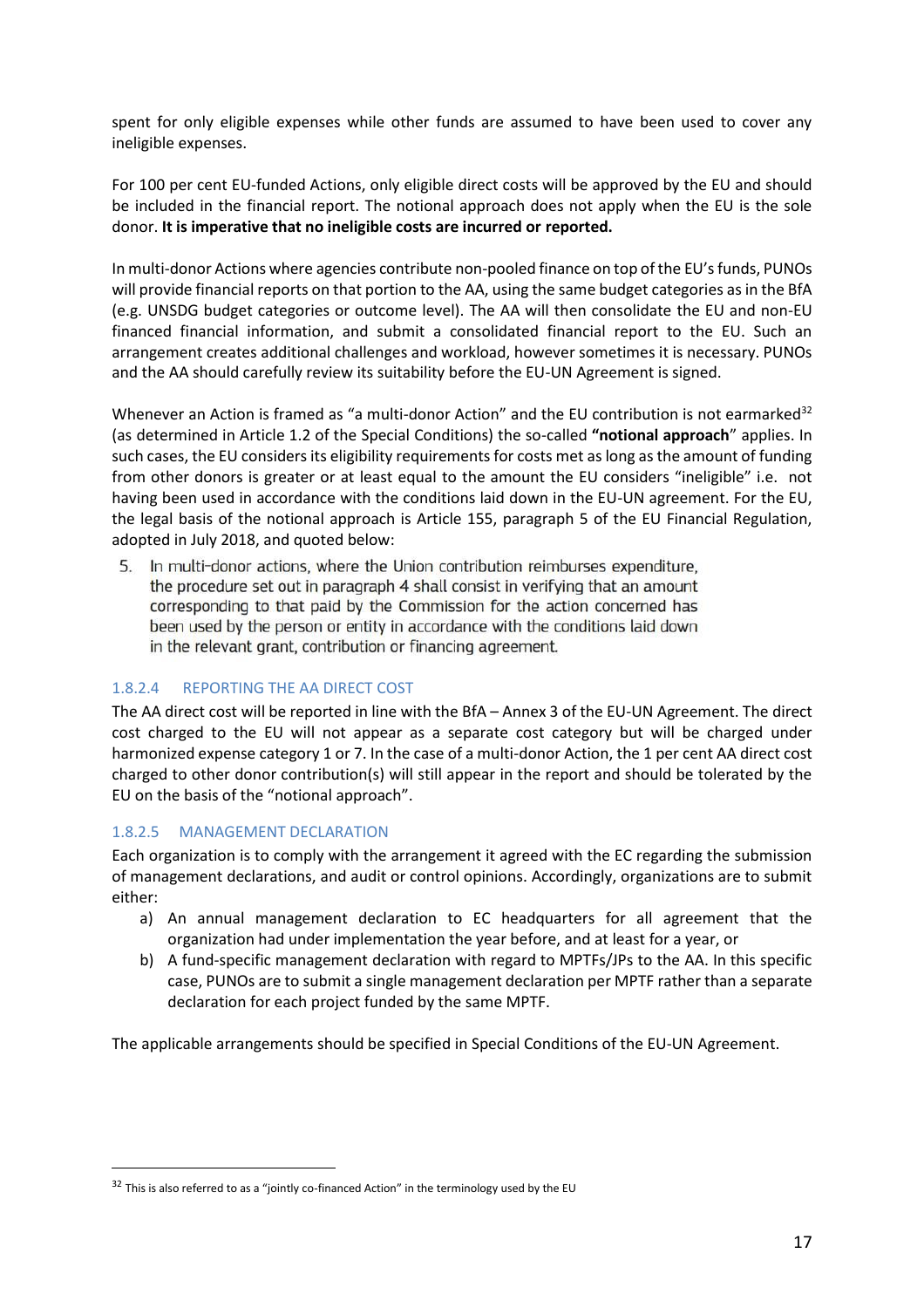## <span id="page-18-0"></span>1.9 OTHER FINANCIAL MATTERS

#### <span id="page-18-1"></span>1.9.1 PRE-FINANCING

The Contribution Agreement sets out a payment schedule (installments) that consists of the amount that the EU provides in advance for the first payment, interim payment(s) and the final payment, if applicable. EU rules allow payments corresponding to 100 per cent<sup>33</sup> of the EU's share of a given annual budget.<sup>34</sup>

While this is not new, having been agreed in 2014 between the EU and United Nations, **this option may occasionally be challenged by EU delegations. It should nevertheless be systematically sought when negotiating the EU-UN Agreement as per the signed operational conclusions of the October 2016 EC-UN FAFA Working Group meeting where this was mentioned in Point 3.** The amount of the final installment paid upon approval of the final report may nevertheless be equivalent to 5 per cent to 20 per cent of the EU's proportional share of the estimated cost of the last year's budget. This amount needs to be pre-financed by the PUNOs. UNSDG organizations have adopted internal risk management policies to address this whenever they enter into bilateral agreements with the EU. Yet different arrangements are required when handling the pre-financing portion of the contribution within the context of a pass-through arrangement, so that the burden of pre-financing is not carried by the AA but shared in an equitable way PUNOs.

#### <span id="page-18-2"></span>1.9.2 Multi-donor Actions

For multi-donor Actions, the "priority of consumption of EU funds" concept applies, which should significantly reduce the need to pre-finance activities/related costs. Under this notion, it is assumed that during the implementation period of the EU-UN Agreement, the EU's funds are used first. Consequently, the EU's contribution amount is due in full provided that the amount of eligible (by the EU eligibility standards) costs incurred during the implementation period of the EU-UN Agreement is at least equal, in euro terms, to the amount of the EU's pledged contribution. This concept should facilitate the early financial closure of the EU-UN Agreement, upon which the EU would provide the final part of its contribution.

#### <span id="page-18-3"></span>1.9.3 EU as the sole donor

When the EU is the sole donor and 100 per cent pre-financing is not forthcoming, PUNOs will need to share the burden and pre-finance activities pending receipt of the EU's final tranche.

For JPs, an indicative breakdown of the budget by PUNO is available from the beginning of the "Action". Each agency will need to accept pre-financing the agreed percentage of its share of the EU contribution (the percentage corresponding to the pre-financing percentage applied by the EU on the overall contribution). Upon receipt of the final decision from the Steering Committee on the allocations, the AA will deduct the agreed pre-financing amount from each allocation. Ultimately, the AA will transfer to the PUNOs the amounts reimbursed by the EU within three to five days after receipt of the final installment from the EU.

For MPTFs fully funded by the EU, the process described above is not applicable because the budget breakdown by PUNO would not be known until the final allocation decisions. In such an event, the burden to pre-finance activities corresponding to the EU's final payment amount would be entirely carried by the PUNOs benefiting from the final round of allocations. Given the additional risks involved, the steering committee will need to disclose the pre-financing conditions and offer the PUNOs the opportunity to opt out of the final round of allocations.

<sup>&</sup>lt;sup>33</sup> Not applicable to ECHO funding at this stage.

<sup>34</sup> Please refer to page 92 of the *EU Contribution Manual*.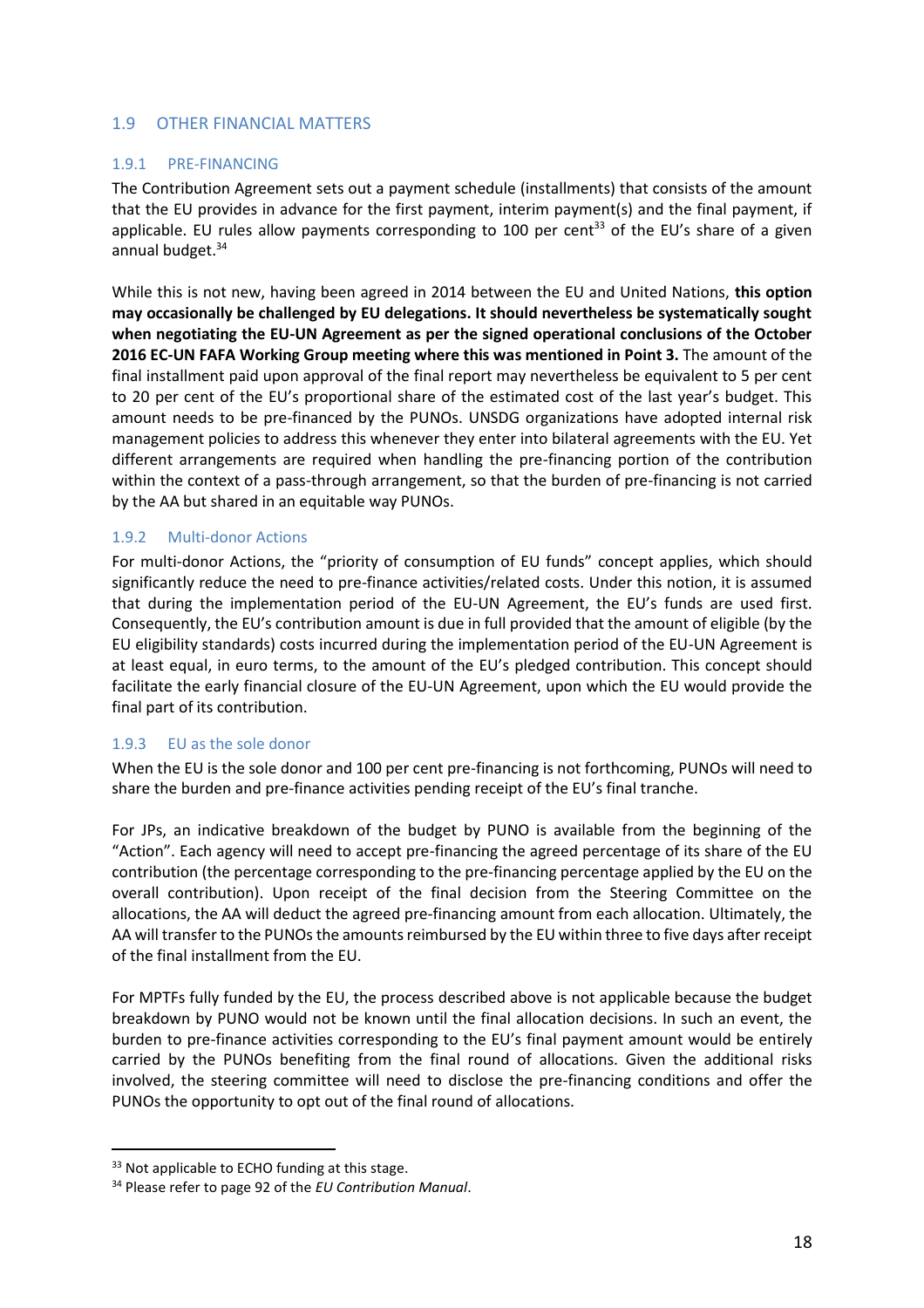#### <span id="page-19-0"></span>1.9.4 EXCHANGE RATE GAINS AND LOSSES

When drafting the EU-UN Agreement, it is important that PUNOs agree on the currency of engagement. Attention needs to be paid to the EU's eligibility criteria, as currency exchange losses are not eligible and, therefore, non-recoverable from EU funds. In the Contribution Agreement, the "currency of the agreement", can either be euros or US dollars<sup>35</sup>. Consequently, instalments will be received in the currency chosen and agreed to with the EU.

The AA should ensure that Annex 4 (the Financial Identification Form) of the Contribution Agreement matches the bank account and currency in which they would like to receive the contribution from the EU. The EU will still calculate the "maximum amount of the EU contribution" in euros, however. As a consequence, the risk of losses due to exchange rate fluctuations exists in all cases where the agreement currency is not euros, and where a final payment will follow only upon approval of the final report. 100 per cent pre-financing modality eliminates that risk and is possible under Contribution Agreements<sup>36</sup>. This is what the AA will aim at negotiations of the Special Conditions with the EU (the total amount available to spend in dollars is known beforehand). Framing the Action as a multi-donor Action and subsequently applying the notional approach (see Section 1.8.2.3 above) also reduces risks linked to exchange rate fluctuations as losses can be covered from other funding sources.

The UNSDG MOU states: "The AA will not absorb gains or losses on currency exchanges that will increase or decrease the funds available for disbursements to PUNOs." To share the risk of exchange rate fluctuations, any exchange rate differences will be shared proportionally among the PUNOs. When the budget is in euros, an exchange rate gain or loss will be recorded in the fund for each EU instalment (including the final payment).

All gains will be held in the fund to cover any losses, until all EU installments have been received (including the final payment). If a net loss remains at the end of the fund, this will be shared among the PUNOs. Each will be requested to make a payment to the AA to cover the loss. If a net gain remains in the fund, this will be dealt with in line with the MOU. The gain/loss will be allocated among organizations proportionate to the total expenditures each agency has eligibly incurred under the fund. The AA should first apply any interest earned that applies to the fund to the net exchange loss prior to making a request for payment from the PUNOs. Where an organization participates only in the early years of a fund, it will still be required to make a payment, if requested, to cover any net exchange losses when the fund is being closed.

Exchange rate gains in a multi-donor Action will be added by the AA to the pool of funds available for allocation by the Steering Committee, and will be used for implementing the JP/MPTF.

A "contingency reserve" can be set up in the BfA-Annex 3 to cover fluctuations in the exchange rate and/or unforeseen needs. This contingency reserve (also called "contingencies" in the *EU Contribution Manual*) is an amount not exceeding 5 per cent of the direct eligible costs that may be included in the budget due to the specificity and high level of unpredictability of external actions. The reserve can be used only with the prior written authorization of the EU, upon a duly justified request.

The majority of United Nations organizations have adhered to the FAFA and thus have received and managed the EU's funds under bilateral agreements. That experience and specific policies related to the financial management of the EU contribution can offer a helpful basis for adjusting working schemes when the given organization manages the EU contribution under pass-through arrangements.

<sup>&</sup>lt;sup>35</sup> For ECHO-IMDA......

<sup>&</sup>lt;sup>36</sup> Not possible for ECHO, where 80% is the norm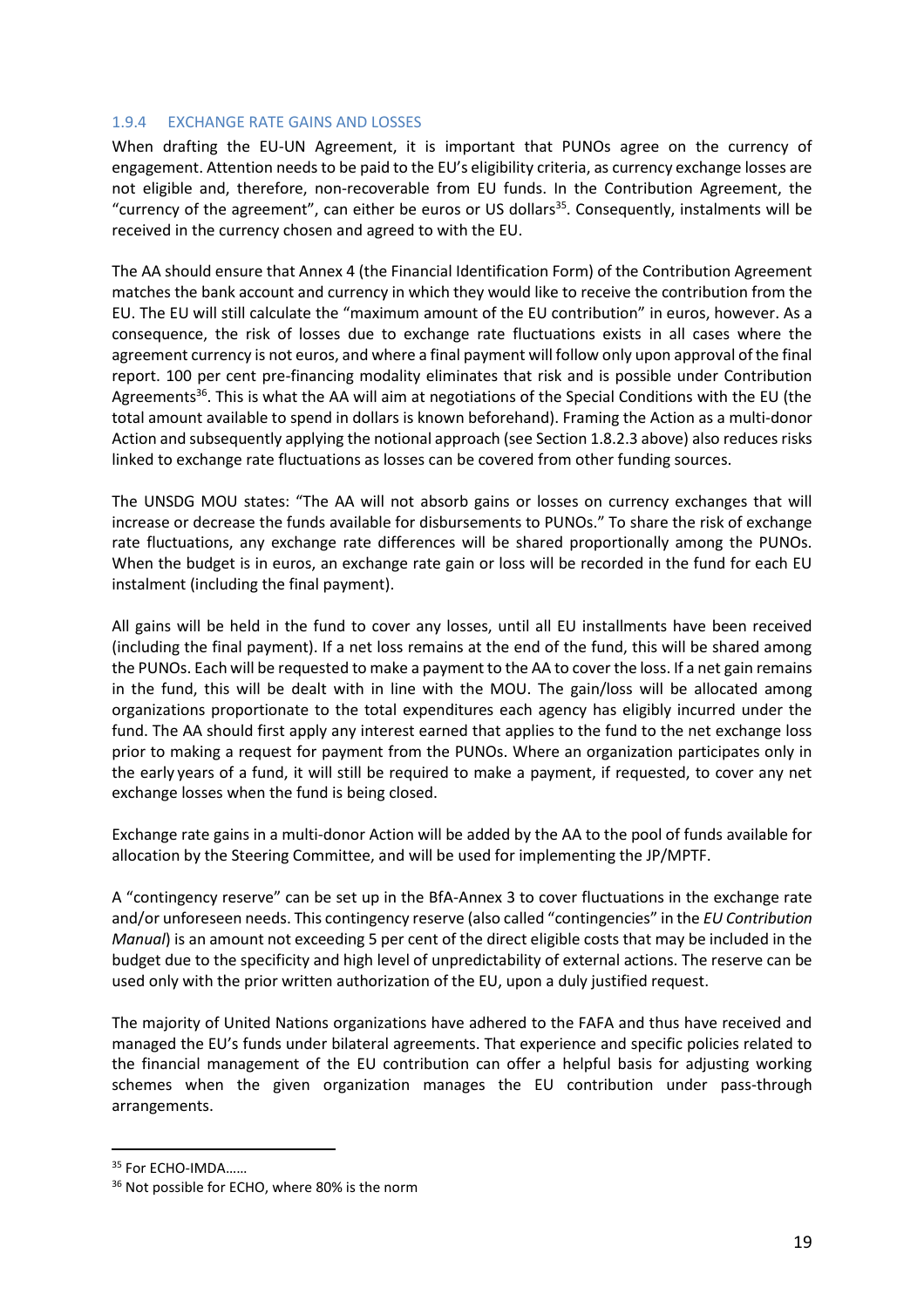| <b>Budgeting and transfers in dollars</b>                                                                                                                                                                                                                                                                                                                                                                                                                                                                                                                                                                                                                                                                                                                                                          |                                                                                                                                                                                                                                                                                                                                                                                                                                                                                                                                                                                                                                                                                                                                                 |  |  |
|----------------------------------------------------------------------------------------------------------------------------------------------------------------------------------------------------------------------------------------------------------------------------------------------------------------------------------------------------------------------------------------------------------------------------------------------------------------------------------------------------------------------------------------------------------------------------------------------------------------------------------------------------------------------------------------------------------------------------------------------------------------------------------------------------|-------------------------------------------------------------------------------------------------------------------------------------------------------------------------------------------------------------------------------------------------------------------------------------------------------------------------------------------------------------------------------------------------------------------------------------------------------------------------------------------------------------------------------------------------------------------------------------------------------------------------------------------------------------------------------------------------------------------------------------------------|--|--|
| <b>Advantages</b>                                                                                                                                                                                                                                                                                                                                                                                                                                                                                                                                                                                                                                                                                                                                                                                  | <b>Disadvantages</b>                                                                                                                                                                                                                                                                                                                                                                                                                                                                                                                                                                                                                                                                                                                            |  |  |
| Creating a realistic budget agreement is<br>$\bullet$<br>easier.<br>Since no euro to dollar conversion is<br>$\bullet$<br>needed (except for the last transfer):<br>Programme budgets are in dollars; no<br>$\circ$<br>adjustments are needed so forward<br>planning is more stable.<br>Exchange rate risks are reduced on all<br>$\circ$<br>disbursements from the EC and between<br>the AA and PUNO.<br>Accounting for AA and PUNO transactions<br>$\circ$<br>is simpler, since no currency conversions<br>are required from dollars to euros.<br>Reporting for the AA and PUNOs and AAs<br>$\circ$<br>will be easier (no need to convert dollar<br>financial reports to euros, and no<br>weighted averages to calculate in deciding<br>which euro rate to use in a multi-tranche<br>agreement). | The AA may need to maintain a<br>memorandum account, outside of its<br>accounting system, showing the euro-<br>receivable amount.<br>The AA will need to confirm with the EC<br>٠<br>how much of the final agreement is<br>expected to be in euros, and communicate<br>to PUNOs if any adjustment is needed in<br>the final dollar budget that they will need<br>to pre-finance; there is a risk the PUNOs<br>will have to absorb the loss in this final<br>payment.<br>If an organization PUNO chooses to<br>release the entire budget to its country<br>offices prior to receiving disbursements<br>from the AA, the PUNO risks overspending<br>the budget if the amount received in<br>dollars is less than what was originally<br>budgeted. |  |  |
| <b>Budgeting and transfers in euros</b>                                                                                                                                                                                                                                                                                                                                                                                                                                                                                                                                                                                                                                                                                                                                                            |                                                                                                                                                                                                                                                                                                                                                                                                                                                                                                                                                                                                                                                                                                                                                 |  |  |
| <b>Advantages</b>                                                                                                                                                                                                                                                                                                                                                                                                                                                                                                                                                                                                                                                                                                                                                                                  | <b>Disadvantages</b>                                                                                                                                                                                                                                                                                                                                                                                                                                                                                                                                                                                                                                                                                                                            |  |  |
| If a PUNOs releases the entire budget to<br>$\bullet$<br>its country offices upfront, they may be<br>able to revise the budget when exchange<br>rates change to help minimize over-<br>expenditures. This means small changes in<br>the rate can be adjusted quickly<br>throughout the life of the agreement,<br>rather than a one-time adjustment at the<br>end. This does not help with forward<br>planning of programme budgets, however.<br>It assumes that every PUNO has this ability<br>built into their systems.<br>All contributions, transfers and reporting<br>٠<br>are in the same currency as the<br>agreement, so the final euro amount<br>available will be more certain.                                                                                                           | Accounting for AA and PUNO transactions<br>٠<br>is more complex since foreign currency<br>conversions will be required from dollars<br>to euros.<br>Some AAs may not have the ability or be<br>$\bullet$<br>otherwise restricted from maintaining a<br>euro account within their accounting<br>systems or making euro payments.<br>PUNOs may need to convert euro receipts<br>٠<br>to a dollar budget.<br>Reporting from PUNOs to the AA will be in<br>$\bullet$<br>euros and require conversion of dollar<br>financial reports to euros, introducing<br>reporting exchange risks. The AA may not<br>have systems readily available to accept<br>euro reports.                                                                                  |  |  |

# <span id="page-20-0"></span>1.10 VERIFICATION

In line with the FAFA and as per the General Conditions of the contribution-specific agreements, the AA/PUNOs are required to allow desk reviews or on-the-spot-checks by the EU representatives (EC personnel, the European Court of Auditors, the European Anti-Fraud Office, or persons acting on their behalf).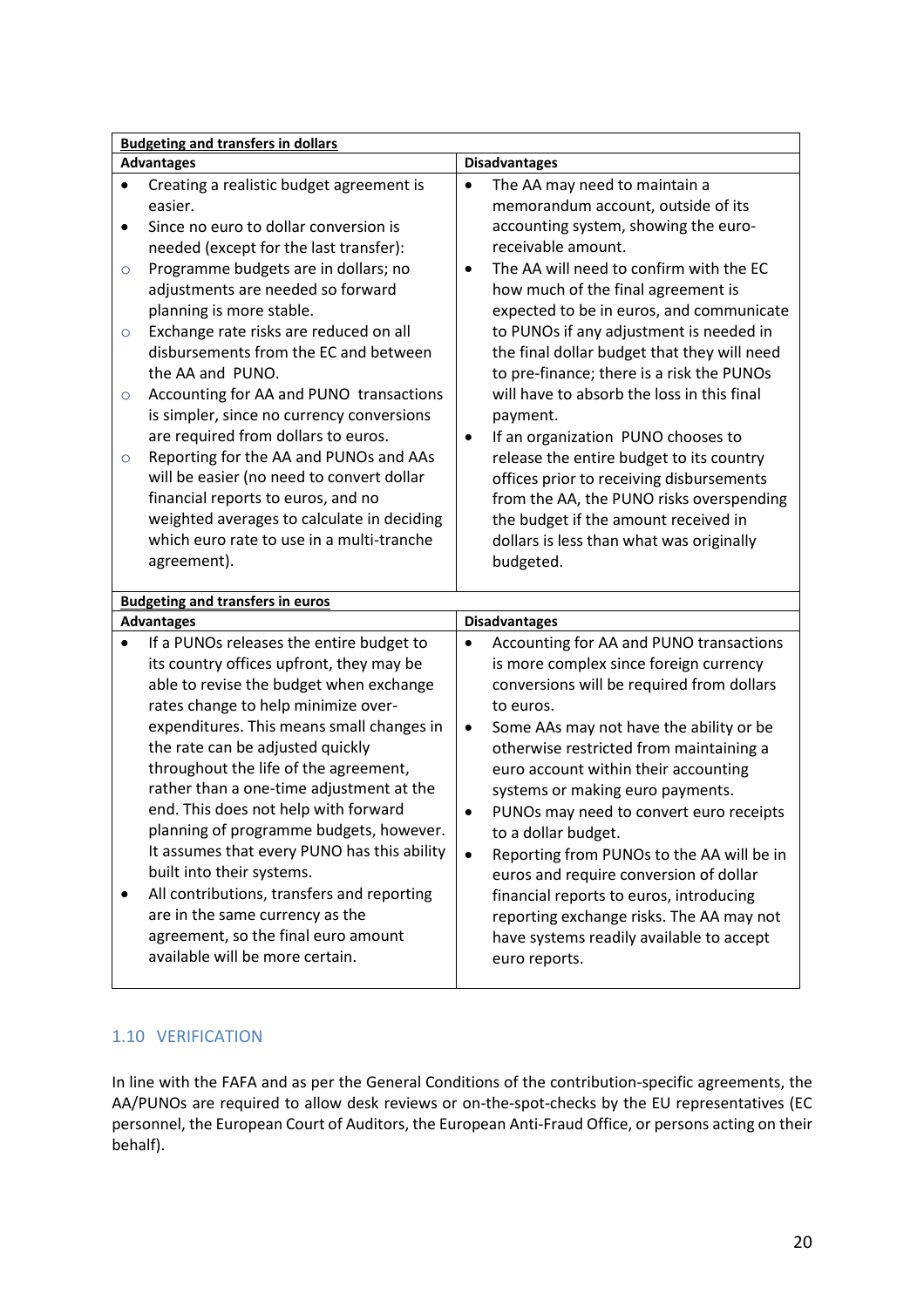Any initiative benefiting from EU funding can be subject to verification, during which an EU-appointed team would check, based on a limited sample of supporting documents, whether PUNOs (and implementing partners, as applicable) have respected the terms and conditions set out in the EU-UN Agreement, and if the United Nations organization's rules have been applied while doing so. The process and related aspects are set out in agreed terms of reference.

The AA would coordinate relations with the verification team ahead of its visit. The AA will be responsible for collecting and providing listings of transactions to the verification team. It is not the role of the AA to verify the transactions prior to passing the information on to the EU.

The AA will notify and consult agencies as soon as it is notified and, to the extent possible, will negotiate start dates with the verification team.

Each PUNO will need to ensure that disclosure of documentation is done in accordance with its own disclosure policy. Colleague s at the field level are encouraged to consult with each other as well as the "EU focal points" in their organizations, and develop a joint approach to ensure consistency in how the information is presented.

Following a verification mission, a report will be produced and shared with the UN (via the AA) for comments. PUNOs, are responsible for providing inputs for the consolidation of the response by the AA, copying the Convening Agency or Secretariat as appropriate. Once finalized, the final report will serve as a basis for a "contradictory procedure" with the EU (applicable in case there are disputed expenses identified by the verification mission). If the findings are confirmed and ineligible expenses have been incurred, such amounts will need to be reimbursed to the EU, unless the notional approach can be used to avoid a recovery. In the event that a refund to the EC is ultimately required, the PUNO that incurred the ineligible cost will transfer to the AA the amount corresponding to the recovery order. The AA will subsequently return the funds to the EU. In case the fund/joint programme account is closed at the time the recovery order is issued, the PUNO will return the funds directly to the EU.

- A. Examples of language that should be included in an EU Action document
- B. Addendum to the UNSDG MOU
- C. List of reference documents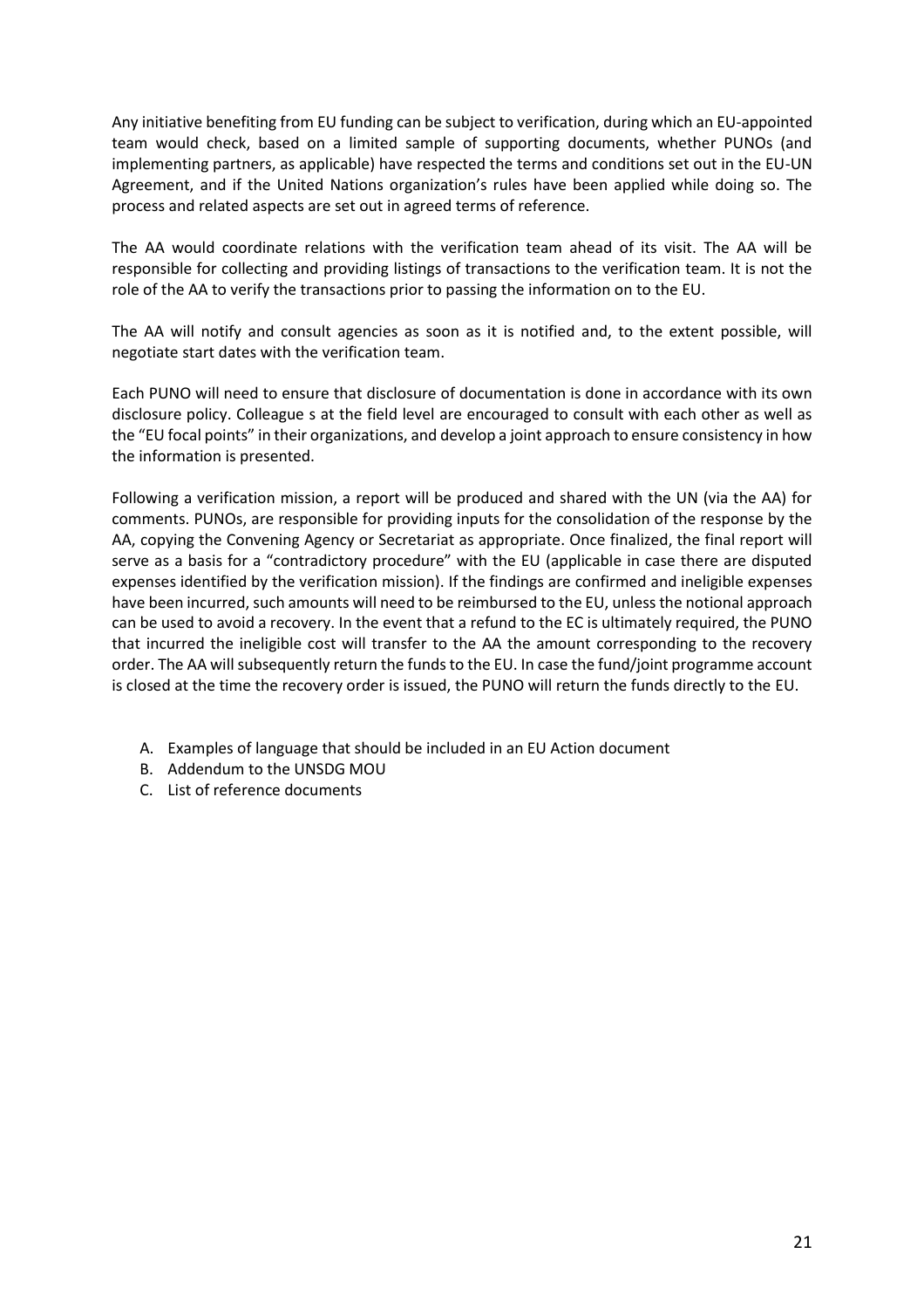# <span id="page-22-0"></span>ANNEX A – EU Terminology used in EU "Action Documents"

This annex provides examples of EU terminology used in the EU's "Action Documents" – it is important to inform EU counterparts to ensure adequate references are used to enable the pass-through arrangements.

#### Implementation Modalities

The EU Action Document (AD) has a section where the "implementation modality" needs to be determined. For the pass-through arrangements, the AD must indicate "indirect modality" will be applied and it should specify the names of the UN Organisations (PUNOs) who will be involved in the implementation.

#### Example 1:

In the introductory section:

| 7. Aid modality(ies)                | Project modality                                                                                                                                                                                                                 |
|-------------------------------------|----------------------------------------------------------------------------------------------------------------------------------------------------------------------------------------------------------------------------------|
| and implementation<br>modality(ies) | Indirect management with United Nations Development Programme,<br>World Health Organization, United Nations Children's Fund, United<br>Nations Population Fund, and United Nations Office on Drugs and<br>Crime (UN Secretariat) |
|                                     |                                                                                                                                                                                                                                  |

# *Section: 5.3 Implementation modalities*

*[…]* 

#### *5.3.1 Indirect management with an international organization*

*This Action will be implemented in indirect management with the United Nations Development Programme (UNDP), the United Nations Office on Drugs and Crime (UNODC, part of the United Nations Secretariat), the World Health Organization (WHO), the United Nations Population Fund (UNFPA) and the United Nations Children's Fund (UNICEF).*

#### Example 2:

In the introductory section:

*7. Aid modality(ies) and implementation modality(ies)* 

#### *Project modality*

*Indirect management with the United Nations Development Programme (UNDP) as a trustee of the Multi-Partner Trust Fund, and the United Nation Children's Fund (UNICEF) and United Nations Office for Project Services (UNOPS) as codelegates – partners* 

#### *Section: 5.3 Implementation modalities*

*[…]* 

*Considering the risks and assumptions, as well the experience of other development partners already engaged in the sector, the overall and specific objectives and results of this Action will be achieved through entrusting the EU contribution under indirect management to the United Nations Development Programme (UNDP) as a trustee of the Multi-Partner Trust Fund, and*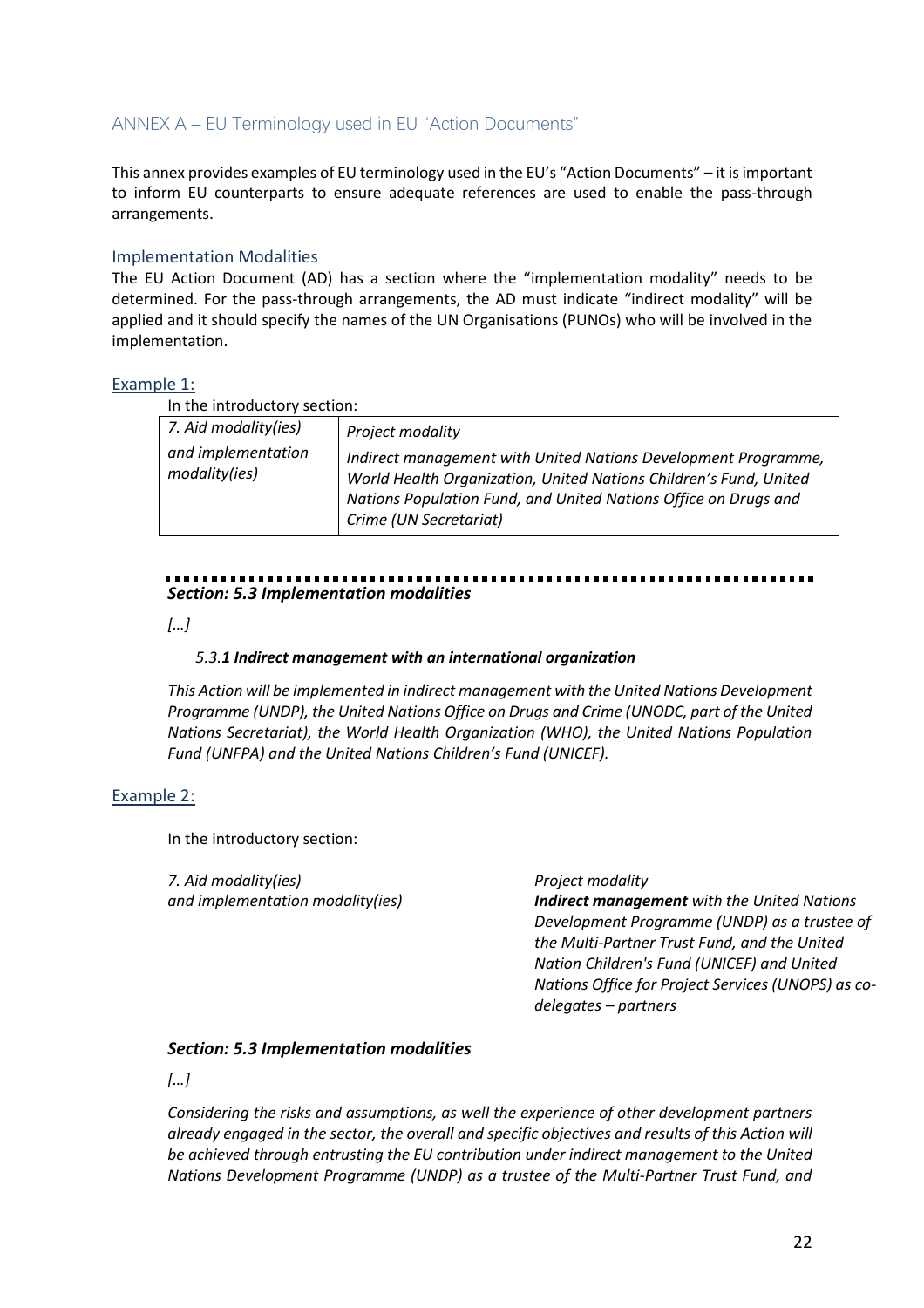*the United Nation Children's Fund (UNICEF) and United Nations Office for Project Services (UNOPS) as partners. UNICEF will be in the lead for implementation, overseeing the overall management of the contribution agreement, including the health and hygiene component, while UNOPS will support the implementation of the infrastructure component.*

#### *5.4.4*

*This Action will be implemented under indirect management with the United Nations Development Programme (UNDP) as a trustee of the Multi-Partner Trust Fund, and the United Nation Children's Fund (UNICEF) and United Nations Office for Project Services (UNOPS) as codelegates – partners. This implementation entails all activities under Results 1 and 2, as well as the overall coordination and management for all components of the Action excluding audit. The entrusted entities would carry out the following budget-implementation tasks: launch calls for tenders; define eligibility, selection and award criteria; evaluate tenders and proposals; award grants and contracts; and act as a contracting authority concluding and managing contracts, carrying out payments, recovering moneys due and cancelling debts that cannot be recovered*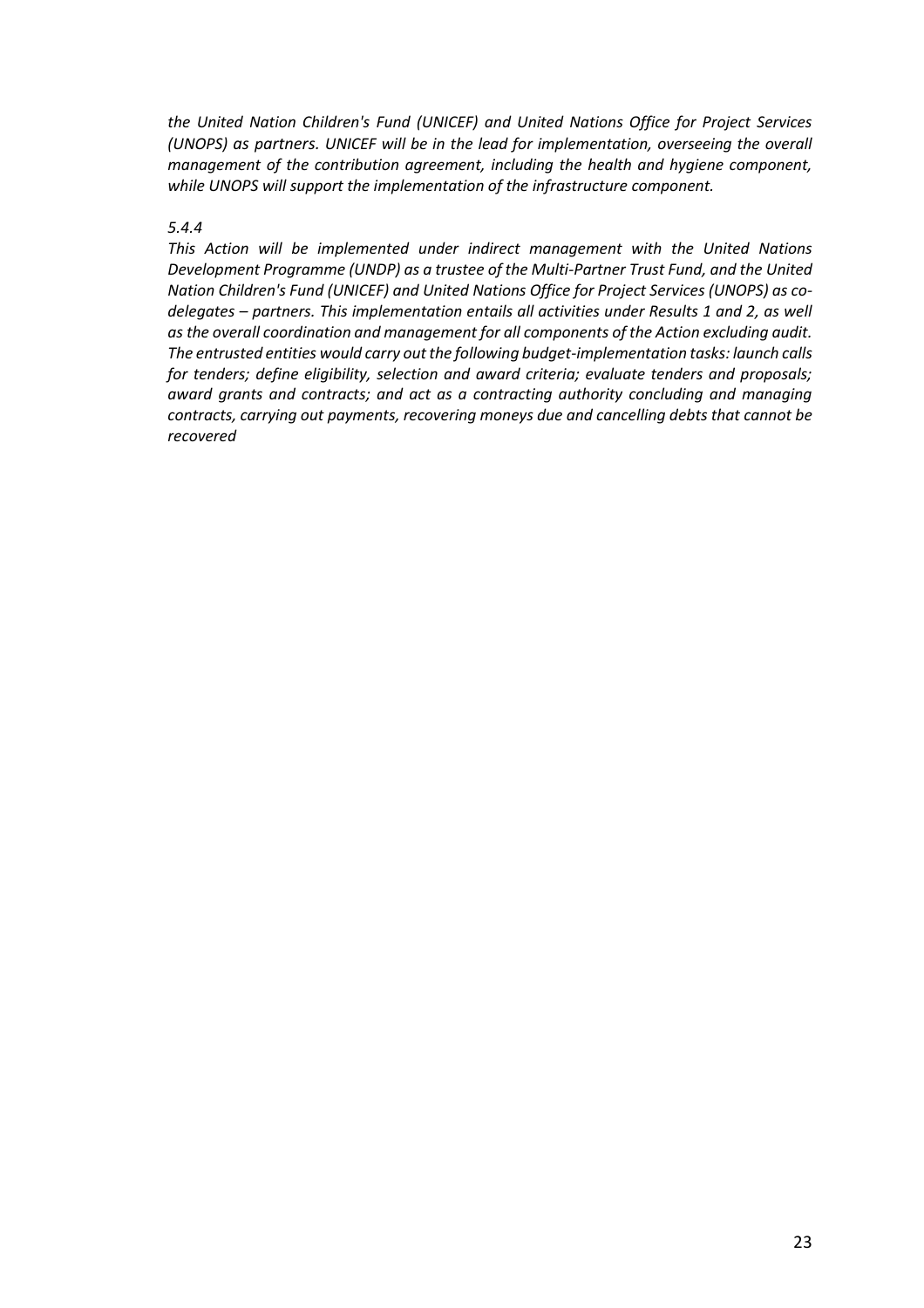# <span id="page-24-0"></span>Annex  $B - MOU$  Addendum<sup>37</sup> for European Union Contributions to MDTFs and Joint Programmes<sup>38</sup>

**WHEREAS**, the **Participating UN Organizations** (hereinafter referred to collectively as the "Participating UN Organizations"), [the Convening Agent] and the Administrative Agent signed the Memorandum of Understanding (MOU), for the purpose of **[insert fund/joint programme name]** hereinafter referred to as the **[include name]**, starting on **[start date]** and ending on **[end date];**

**WHEREAS**, the objective, purpose and key aspects pertaining to the European Union's (EU) contribution to the **[insert fund/joint programme name]**, (the "Contribution"), are defined in the Multi-Partner Contribution Agreement/Indirect Management Delegation Agreement (for the European Commission Humanitarian Aid or ECHO) [**reference no. of the Multi-Partner Contribution Agreement/Indirect Management Delegation Agreement (for ECHO)]** with the European Commission (hereinafter referred to as the "Contribution Agreement"), a copy of which is attached as an Annex to this Addendum to the MOU;

**WHEREAS**, the Contribution Agreement, which is subject to the Financial and Administrative Framework Agreement between the European Community, represented by the Commission of the European Communities and the UN ("FAFA"), provides for certain EU requirements not otherwise required by other donors under the UNSDG Standard Administrative Arrangement, and in order to reflect the EU specific requirements related to the financial management of the EU Contribution to UN joint programming and pass-through arrangements, the MOU must be complemented with additional terms.

**NOW, THEREFORE**, the Administrative Agent, the Convening Agent and the Participating UN Organizations (hereinafter referred to collectively as the "Participants") hereby agree to complement the provisions set out in the MOU with this Addendum with respect to the Contribution as follows:

## **Section I**

# **General Provisions and Conditions**

The Participants acknowledge and agree that all the terms and conditions set out in the Contribution Agreement comprising the Special Conditions and the following annexes, which form an integral part of the Contribution Agreement, shall apply to the MOU:

| Annex I: |  |  | Description of the Action |  |  |  |  |
|----------|--|--|---------------------------|--|--|--|--|
|          |  |  |                           |  |  |  |  |

Annex II: General Conditions (including Annex IIa)

<sup>&</sup>lt;sup>37</sup> This instrument is to be signed between the Administrative Agent, the Convening Agent and the Participating UN Organizations involved in the implementation of a multi-donor trust fund (including Delivering as One/One UN Funds) and/or joint programmes funded or co-funded by the EU.

This Addendum should be read together with the UNSDGUNSDG Operationalization Guidelines for the EU PAGODA 2 Delegation Agreement

<sup>&</sup>lt;sup>38</sup> This Addendum should be read together with the UNSDGUNSDG Operationalization Guidelines for the EU PAGODA 2 Delegation Agreement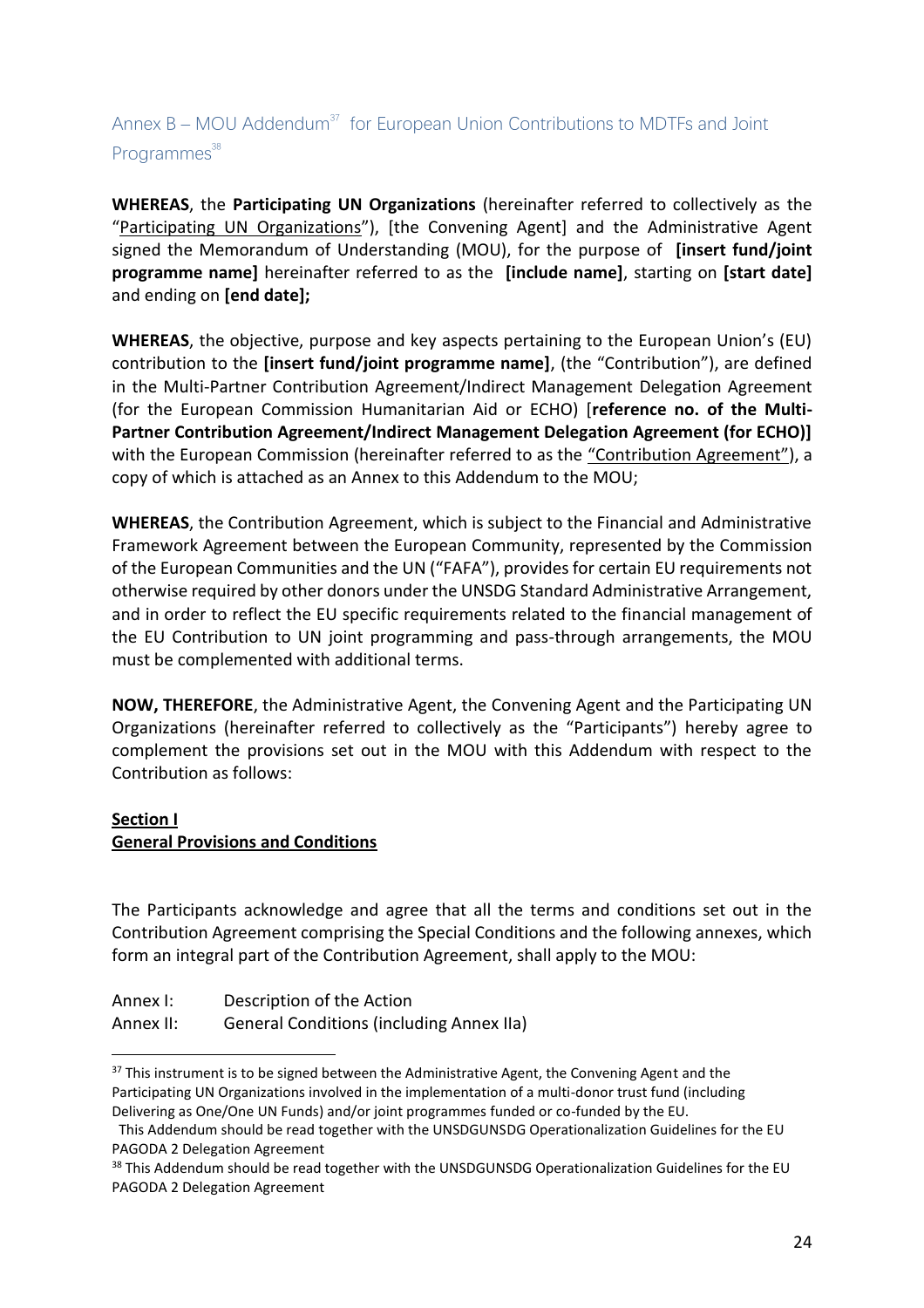| Annex III: | Budget for the Action (BfA)              |
|------------|------------------------------------------|
| Annex VI:  | <b>Communication and Visibility Plan</b> |
| Annex IV   | <b>Financial Identification Form</b>     |
| Annex V    | <b>Standard Request for Payment</b>      |
| Annex VII: | <b>Management Declaration Template39</b> |

For ECHO agreements:

Annex I: eSingle Form (eSF) Annex II: ECHO IMDA General Conditions Annex III: Budget for the Action (BfA) Annex VII: Management Declaration

Where there is a conflict between the MOU and the Contribution Agreement, the Contribution Agreement will prevail as further described herein.

All references to the "Action" herein refer to the Action, as the term is defined in the Contribution Agreement.

The Participating UN Organizations shall have full programmatic and financial accountability towards the EU with respect to the contributions received by them under the [insert name of fund/joint programme] to ensure implementation is carried out in accordance with the terms of the Contribution Agreement and the MOU, including the Addendum to the MOU.

## **Section II Monitoring**

- 2.1 The Contribution Agreement implementation period, as identified in Articles 2.2 and 2.3 of the Special Conditions of the Contribution Agreement (the "Implementation Period"), defines the timeline during which expenditure needs to be incurred in order to be considered eligible.
- 2.2 The Participants shall ensure monitoring of the implementation of the Description of the Action (Annex I of the Contribution Agreement) ("the Description of the Action/eSF"), the BfA (Annex III of the Contribution Agreement) and the Communication and Visibility Plan (Annex VI of the Contribution Agreement for non-humanitarian/non-ECHO agreements). The Participating UN Organizations will map their own accounting categories against the categories used in the BfA (UNSDG harmonized budget categories or outcome level budget).

(For non-humanitarian, non-ECHO-funded actions): Participating UN Organizations shall monitor expenditures against these budget categories, and anticipated deviations exceeding 25 per cent of any budget category of the BfA shall be promptly reported to the Administrative Agent (and the /through) the Steering Committee.

<sup>39</sup> Does not apply to funds/joint programmes where all participating organizations provide management declarations per organization.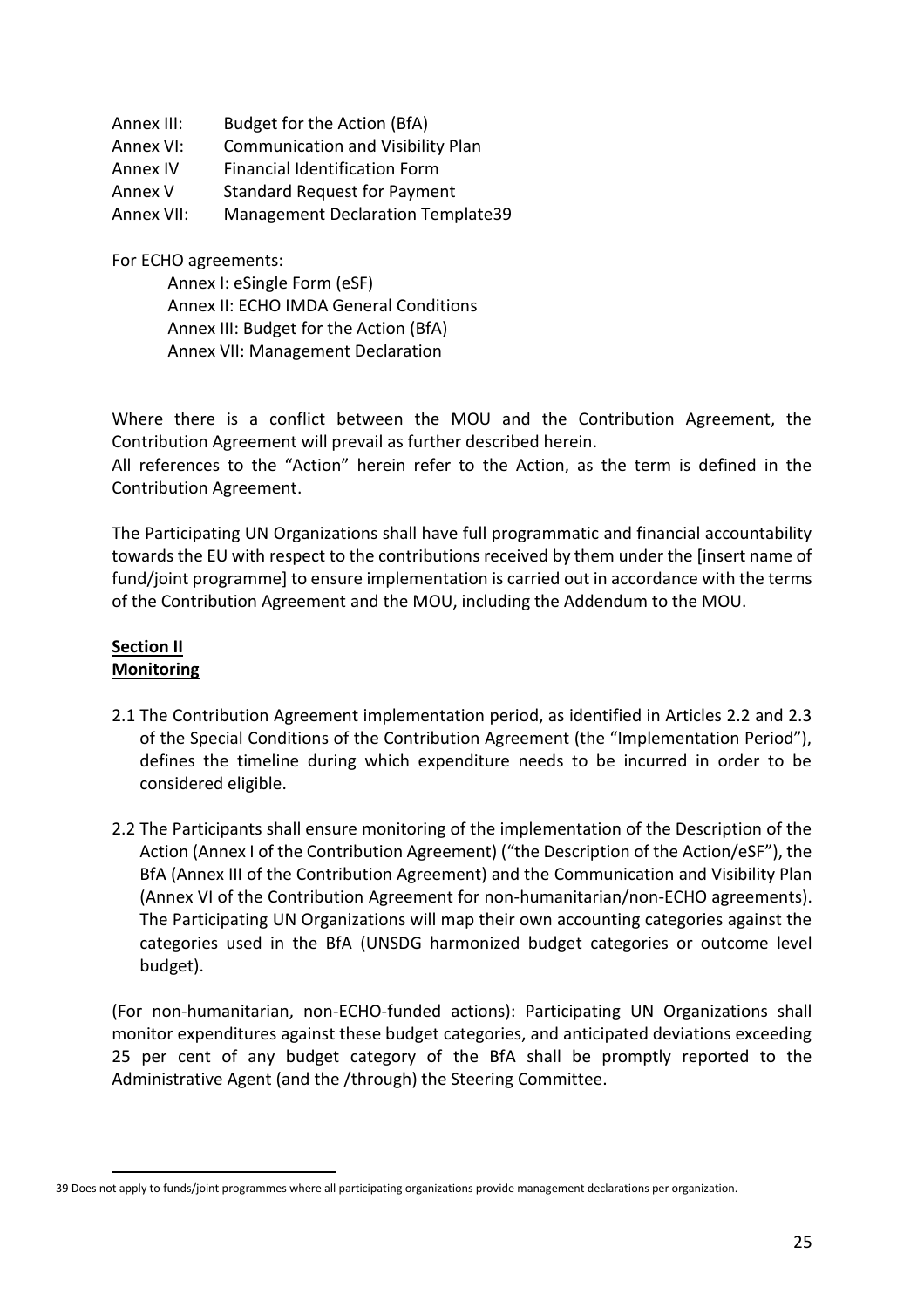- 2.3 (For non-humanitarian non ECHO funded actions) Participating UN Organizations will not make any expenditure over 25 per cent of a budget category of the BfA without prior approval of the EU and amendment to the Contribution Agreement as outlined in Article 2.5 below.
- 2.4 Each Participating UN Organization shall also advise the Administrative Agent, (and/through) the Steering Committee, in case of delays or any circumstances likely to hamper or delay the implementation of activities. Once so advised, the Administrative Agent shall inform the EU accordingly and, where necessary, request that the Contribution Agreement be adjusted to changed circumstances, including suspension of implementation for irregularities and fraud.
- 2.5 Where changes require amending the Action, including the Implementation Period, and/or the Description of the Action, BfA or the Communication and Visibility Plan, the Steering Committee shall immediately inform the Administrative Agent and provide all necessary information in order for the Administrative Agent to formulate a request for amendment of the Contribution Agreement in line with the provisions of Article 11 set forth in the General Conditions (Annex II of the Contribution Agreement). Where changes require prior approval by the EU, the Participating UN Organizations shall await communication from the Administrative Agent before carrying out any additional tasks assigned or exceeding the existing budget's appropriations. The Steering Committee will also be informed of the amendment.
- 2.6 An amendment to the Contribution Agreement shall be set out in writing and signed by the EU and the Administrative Agent [and Participating UN Organizations if signatories to the Agreement]. Requests for significant change of scope, Implementation Period and/or changes to the DoA, the BfA and the Communication & Visibility Plan shall be sent to the Administrative Agent at least two months before the change is expected to take effect.
- 2.7 Monitoring and evaluation of the Action by the EU will be in accordance with the provisions of the General Conditions, Article 10. 40 At the conclusion of the EU evaluation mission, the EU will be requested to provide the Participants with a draft report prior to final issuance. Each PUNO shall inform the AA of the monitoring missions and evaluation exercises it plans in relation to the Action, so the EC and/or the Contracting Authority (and/or other relevant stakeholders, where applicable and appropriate) can be invited to participate.

## **Section III Reporting**

3.1 The narrative report referred to in the Contribution Agreement, shall follow the structure of the DoA / eSF and include the minimum requirements as provided in the General Conditions, complemented, as the case may be, by specific requirements set out in the Special Conditions.

<sup>40</sup> For ECHO, Article 13.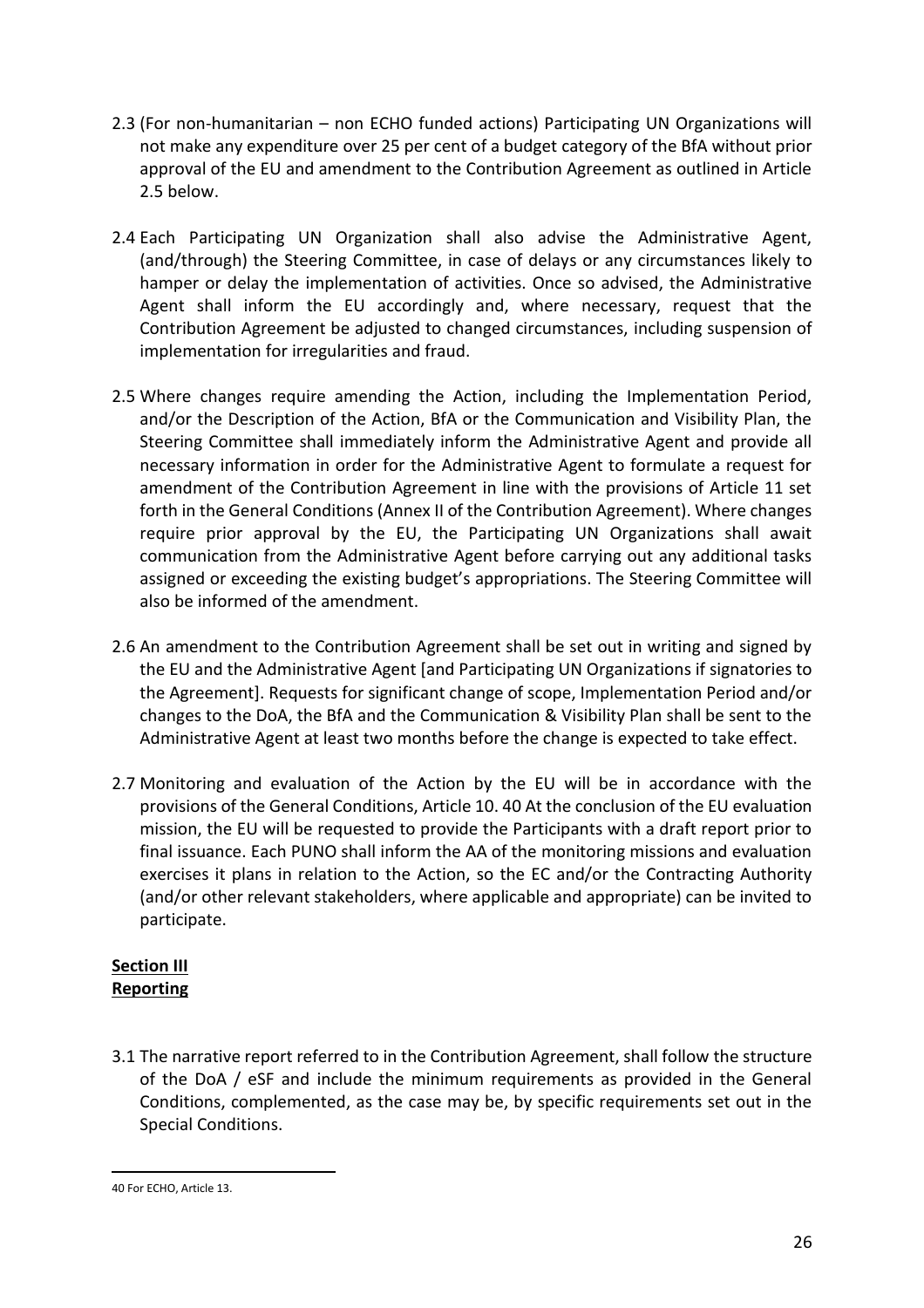- 3.2 A progress report (both narrative and financial) shall accompany any request for release of subsequent instalments of EU payments. The standard consolidated annual report produced by the Administrative Agent further to the MOU shall be used. It is further agreed that, when the timing of the request for subsequent instalments and annual reporting deadlines are not aligned, an ad hoc interim progress report shall be required to request a subsequent EU payment.
- 3.3 For ECHO agreements, where the progress report deadline is specified in the Special Conditions of the ECHO-IMDA agreement, the PUNOs will submit their respective reports to the Administrative Agent at least 30 calendar days before the due date of the report.
- 3.4 Upon a decision by the Steering Committee to request a payment of the EU contribution outside of the regular reporting schedule, the Participating UN Organizations and the Convening Agent commit to provide the Administrative Agent with information on the implementation of the Action (both financial and narrative) including on actual expense and commitments under legally binding agreements entered into for the implementation of the Action. That information shall be provided a month prior to the due date of the request. The information shall be consolidated by the Administrative Agent and sent to the EU together with a request for payment, and respective Management Declaration(s), where applicable.
- 3.5 A final narrative and financial report is required to be submitted to the EU in accordance with the Contribution Agreement. When the deadline for submission of the final report to the EU is not aligned with the deadline for final reporting outlined in Section IV of the MOU, the Participating UN Organizations and the Convening Agent shall present to the Administrative Agent information concerning the implementation of the Action (both financial and narrative) over the Implementation Period and related eligible expenses carried out. The information shall be provided within four months (two months for ECHO grants) of the completion of activities under the Action. The Administrative Agent shall consolidate the information and submit the final report to the EU no more than six months (three months for ECHO grants) after the end of the Implementation Period, where applicable, together with the request for payment of the final instalment, and respective Management Declaration(s), where applicable.
- 3.6 In addition to the information provided to the Administrative Agent for the timely submission of the final report to the EU, the Participating UN Organizations shall provide the Administrative Agent with a certified final financial statement in line with Section IV, Article 1(b) of the MOU.
- 3.7 **[TO BE USED ONLY IN cases of a 100 per cent EU-funded Contribution Agreement]** Only eligible costs will be approved by the EU and should be included in the financial report. Each Participating UN Organization shall ensure compliance with the eligibility criteria for the costs incurred under the Action. Expenses incurred by the Participating UN Organization and/or by its implementing partner(s) that are considered ineligible costs by the European Commission and any subsequent verification shall be covered by the Participating UN Organization's from other funding sources.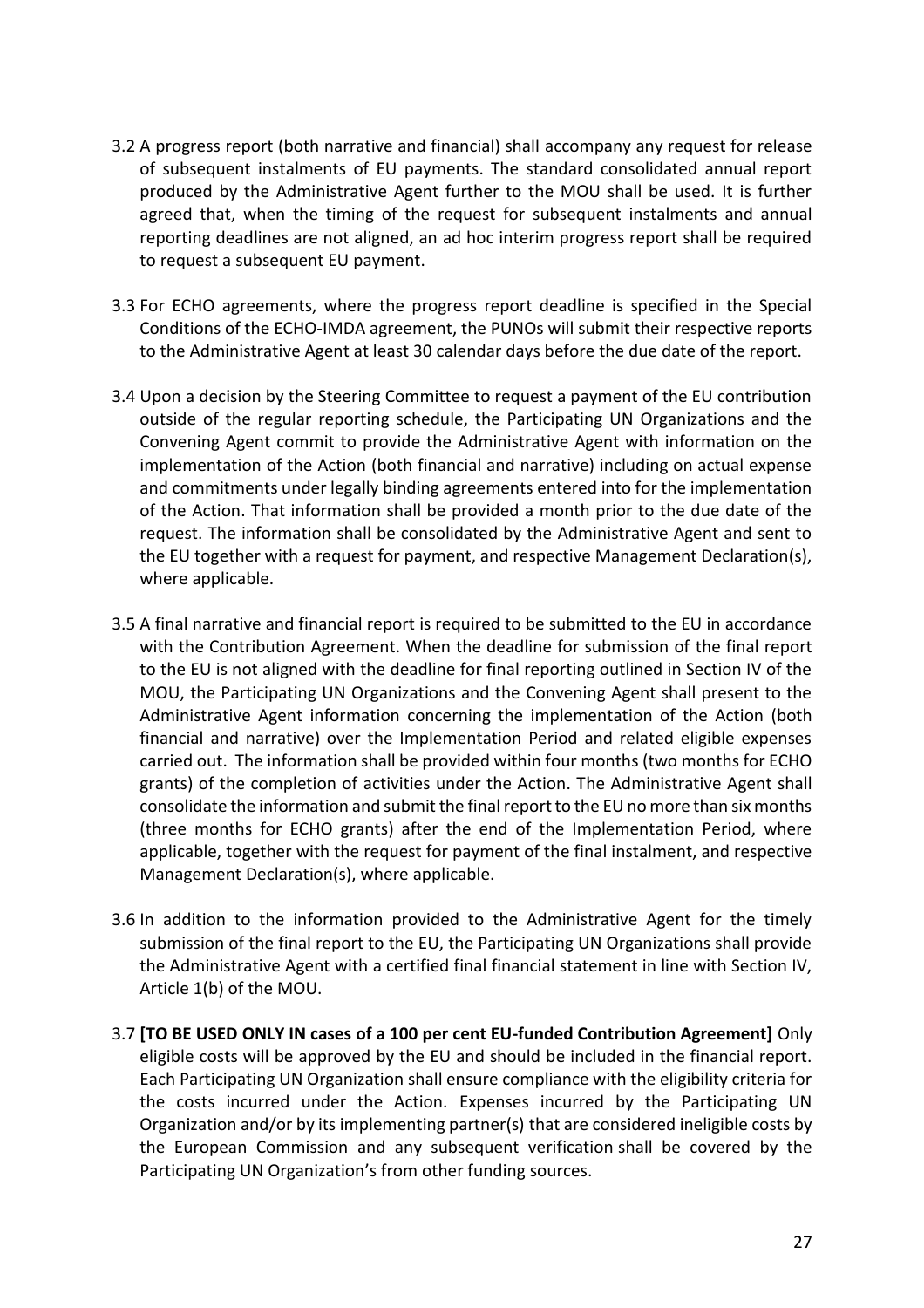- 3.8 The Administrative Agent shall consolidate and submit asset information for each Participating UN Organizations to the EU. To this end, the Participating UN Organizations shall provide information to the Administrative Agent on assets and must keep the certificates of the transfer of assets for 5 (five) years following the financial closure of the Contribution Agreement. The Administrative Agent shall have no responsibility to monitor the use of and/or transfer of assets. The management and verification of assets is the responsibility of the individual Participating UN Organizations to be performed in accordance with their respective regulations, rules, policies and procedures, and with due regard to the relevant rules governing EU verification missions.
- 3.9 **[TO BE USED ONLY IN cases of a 100 per cent EU-funded Contribution Agreement]**In line with the General Conditions, the Participating UN Organization shall provide the link where information on procurement actions above 15,000 euros and on all "grants" awarded have been published (as the term is defined in the General Conditions) to the Administrative Agent.
- 3.10 The Participating UN Organizations will provide annual41 Management Declarations (Annex VII of the EU Contribution Agreement) to the Administrative Agent along with the financial report on a fund basis, unless the arrangements with the Participating UN Organization requires the annual management declarations on an Organization basis.
- 3.11 **[TO BE USED ONLY in cases of multi-donor actions where Participating UN organizations provide resources to the Action]** The Participating UN Organizations will provide financial and narrative reporting for the portions they manage outside the [name of fund or joint programme], in line with the reporting agreed upon for the fund/joint programme account. The financial report on the use of other resources should be separate from the financial report on the use of the fund/joint programme account. All reports will be consolidated by the Administrative Agent.

## **Section IV Managing Risks**

- 4.1 **[TO BE USED ONLY where there is less than 100% pre-financing]** The Contribution Agreement sets forth the final payment that the EU will pay in arrears, upon approval of the final report. As such, this amount shall be pre-financed by the Participating UN Organizations. The Participating UN Organizations shall follow their internal risk management policies to manage pre-financing. The accountability for pre-financing is with the Participating UN Organizations in a pass-through financing arrangement.
- 4.2 Currency exchange losses are considered ineligible by the EU and must be covered by another funding source. To share the risk of exchange rate fluctuations, any exchange rate differences will be shared among the Participating UN Organizations proportionately.

<sup>41</sup> Because of the general short duration of projects for ECHO, Management Declarations are provided only at the final stage, together with the final financial report (not on annual basis or at an interim stage).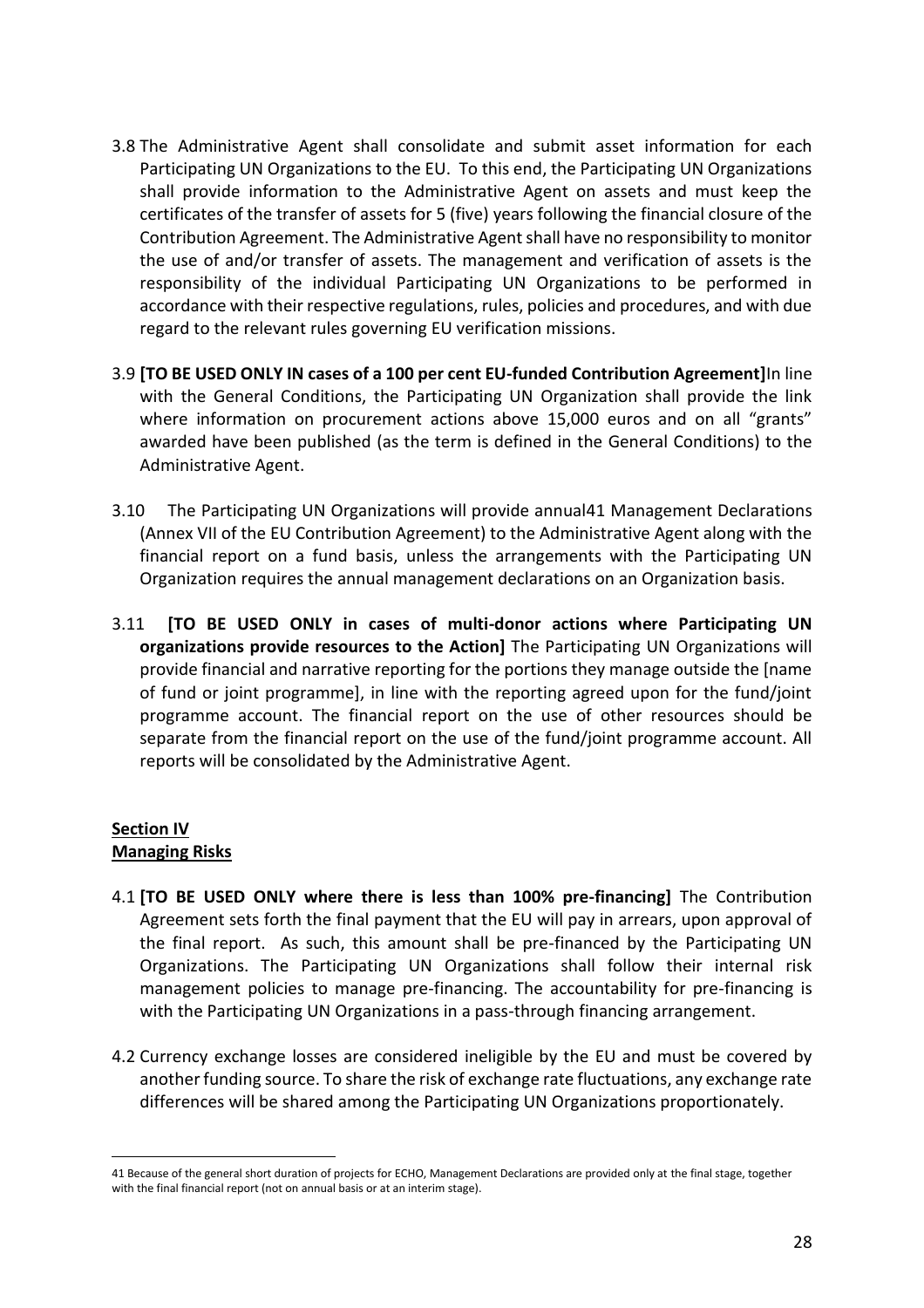4.3 Further to Article VI of the MOU, financial transactions and financial statements of the Administrative Agent and Participating UN Organizations shall be exclusively audited by their respective internal and external auditors in accordance with their own financial regulations and rules. However, the Administrative Agent and the Participating UN Organizations shall keep financial accounting documents concerning the activities forming part of the Action for at least five years after the end date of the Contribution Agreement or the date of the payment of the final instalment, whichever is later. Such documents may be required in the context of EU verification missions. This requirement applies also to Participating UN Organizations' implementing partners, grant beneficiaries and contractors, as the terms are defined in the Contribution Agreement.

# **Section V Verification**

5.1 Pursuant to the FAFA and the provisions of the Contribution Agreement, the Administrative Agent and Participating UN Organizations may be subject to verification during which an EU-appointed team would verify the use to which EU funds have been put in accordance with the terms of the FAFA and the Contribution Agreement..

5.2 The Administrative Agent will notify and consult with the Participating UN Organizations as soon as it receives notification from the EU.

5.3 When dealing with requests from the EU-appointed verification team, each Participating UN Organization will follow its own disclosure policy. Without prejudice to such policies, Participating UN Organizations will develop a joint approach in providing the list of transactions with a view to ensuring consistency. The Participating UN Organizations will provide the Administrative Agent with the list for onward submission to the EU.

5.4 The Administrative Agent will share the draft EU verification report with the Participating UN Organizations. They will share their comments on the draft report with the Administrative Agent, which will consolidate the comments and share them with the EU.

5.5 Based on the findings of the final EU verification report, any ineligible expenditure incurred may result in a recovery order issued by the EU. The ineligible expenses shall be reimbursed to the EU by the respective Participating UN Organization(s) that incurred the ineligible cost. In case the fund/joint programme account is open at the time of the recovery order, the Participating UN Organization shall transfer the amount corresponding to the recovery order to the Administrative Agent, who shall subsequently return the funds to the EU. In the event that the Participating UN Organization in question fails to do so, the Administrative Agent will then advise the EU. In no event will the Administrative Agent refund the EU from the fund/joint programme account if funds are not received from the Participating UN Organization in question. In case the fund/joint programme account is closed at the time the recovery order is issued, the Participating UN Organization will return the funds directly to the EU.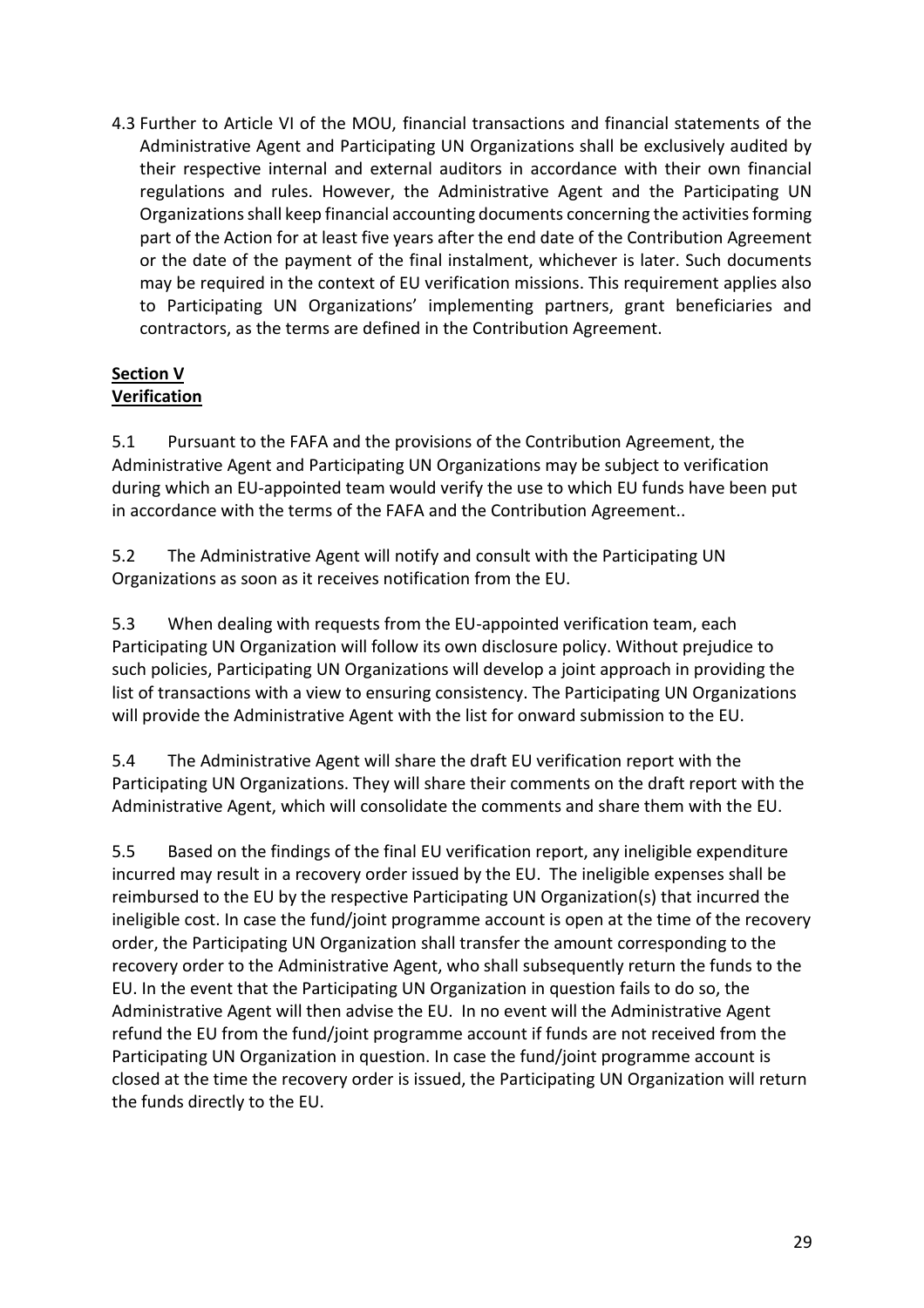# **Section VI Communication and Visibility**

6.1 The Fund/Joint Programme will appoint a lead focal point to develop, implement and report on the communication and visibility plan annexed in the Contribution Agreement. Each Participating UN Organization will appoint a focal point to work with the lead communication and visibility focal point.

## **Section VII Expiration, Modification and Termination**

7.1 This Addendum to the MOU may be modified only by written agreement between all of the Participants.

7.2. The obligations of the Participants hereunder including, without limitation, those under Section V, will survive the termination or expiration of the MOU and this Addendum to the extent necessary to ensure the orderly conclusion of activities and the settlement of all outstanding issues, accounts, claims, disputes and liabilities hereunder.

**IN WITNESS WHEREOF**, the undersigned, duly authorized representatives of the respective Participants, have signed this Addendum to the MOU in English in copies.<sup>42</sup>

*For the Administrative Agent For the Convening Agent [name]*

| Signature: | Signature: |
|------------|------------|
| Name:      | Name:      |
| Title:     | Title:     |
| Place:     | Place:     |
| Date:      | Date:      |

*For Participating UN Organization [name] For Participating UN Organization [name]*

| Signature: | Signature: |
|------------|------------|
| Name:      | Name:      |
| Title:     | Title:     |
| Place:     | Place:     |
| Date:      | Date:      |

<sup>42</sup> Additional signatories can be included through addendum.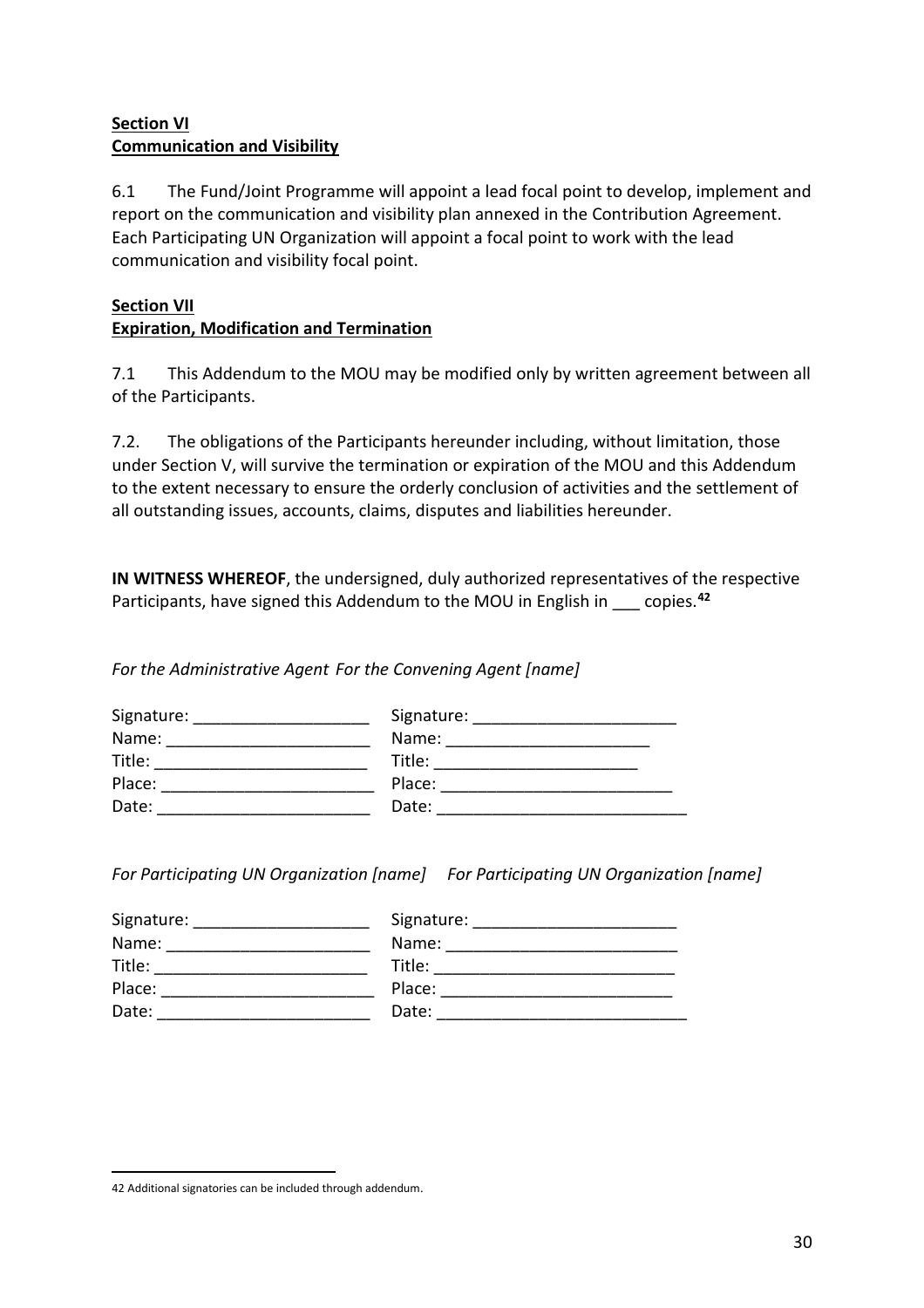*For Participating UN Organization [name] For Participating UN Organization [name]*

| Signature: | Signature: |
|------------|------------|
| Name:      | Name:      |
| Title:     | Title:     |
| Place:     | Place:     |
| Date:      | Date:      |

*For Participating UN Organization [name] For Participating UN Organization [name]*

| Signature: | Signature: |
|------------|------------|
| Name:      | Name:      |
| Title:     | Title:     |
| Place:     | Place:     |
| Date:      | Date:      |